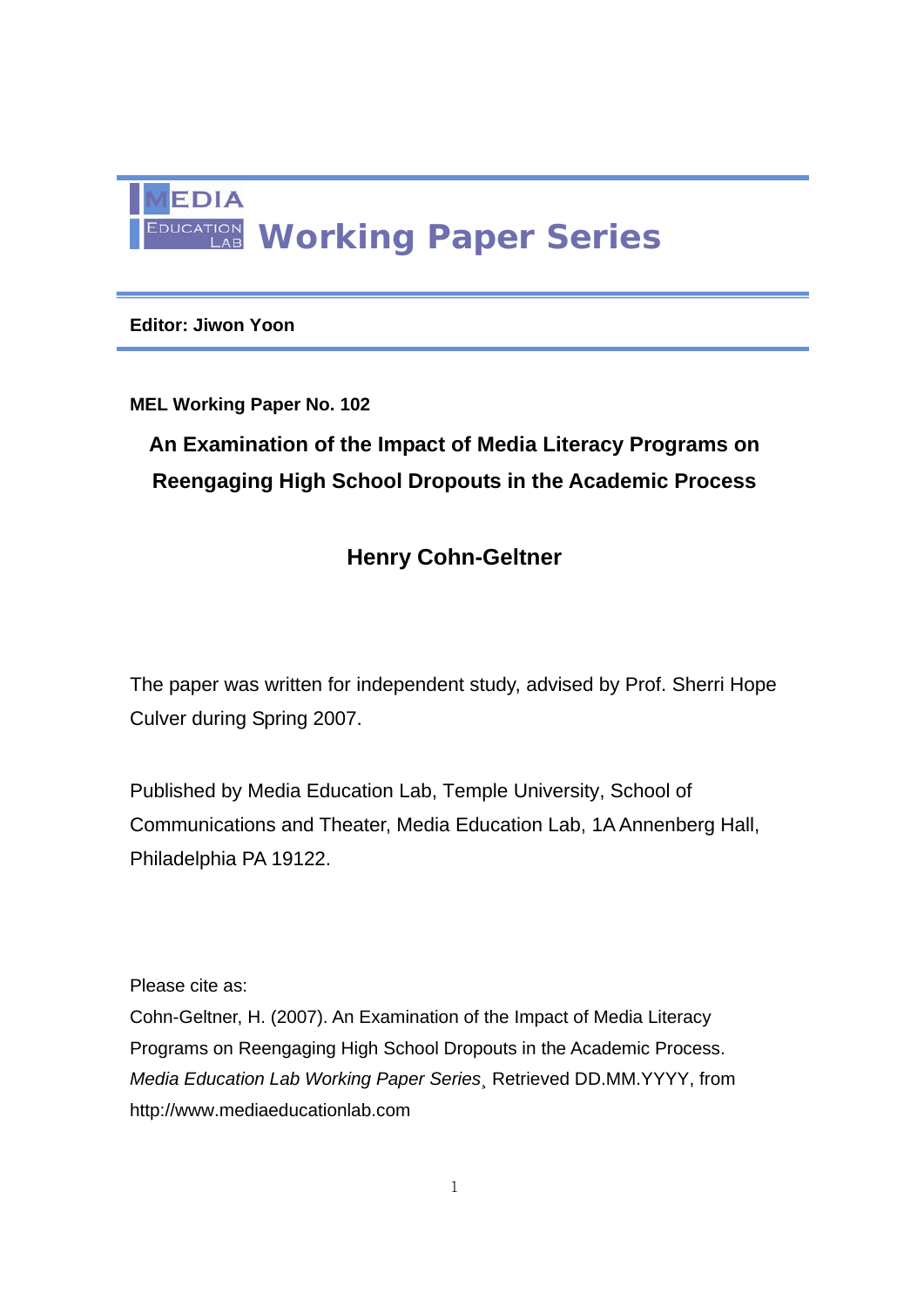# **An Examination of the Impact of Media Literacy Programs on Reengaging High School Dropouts in the Academic Process**

#### **Henry Cohn-Geltner**

#### **Introduction**

 What is the day like for a typical high school student? He wakes up, brushes his teeth, washes his face, checks his MySpace homepage, and scurries to the kitchen to eat breakfast while perhaps watching television or reading the newspaper. After narrowly catching the bus to school, he will pass dozens of billboards and advertisements across rooftops and bus stop displays, and finally arrive at school, where he reads his textbook, literature, or perhaps a newspaper. Some schools provide access to Channel One News, a current events TV program that airs in classrooms, which provides information to students on teen issues, current events, college preparation, etc.<sup>1</sup> Channel One has come under criticism for exposing youth to unnecessary advertising, including ads for Skittles and Twinkies<sup>2</sup>. Following this, he goes home, plays video games, surfs the web, checks his MySpace and Facebook homepages, does his homework, eats dinner and goes to sleep. Now imagine the day for a high-school dropout; he will do most of the same things, except get on the bus and travel to school. A high school dropout does not have the benefit of a teacher who can educate him on the way in which the world works or answer the difficult questions about historical events. A dropout is exposed to the same media influences, but may not be equipped with the necessary analytical skills to understand them.

This research paper will explore the role that media literacy skills have played in youth education. The research will look specifically at connections between the high

<sup>1</sup> http://www.channelone.com/static/about/

 $^2$  http://www.fair.org/index.php?page=1565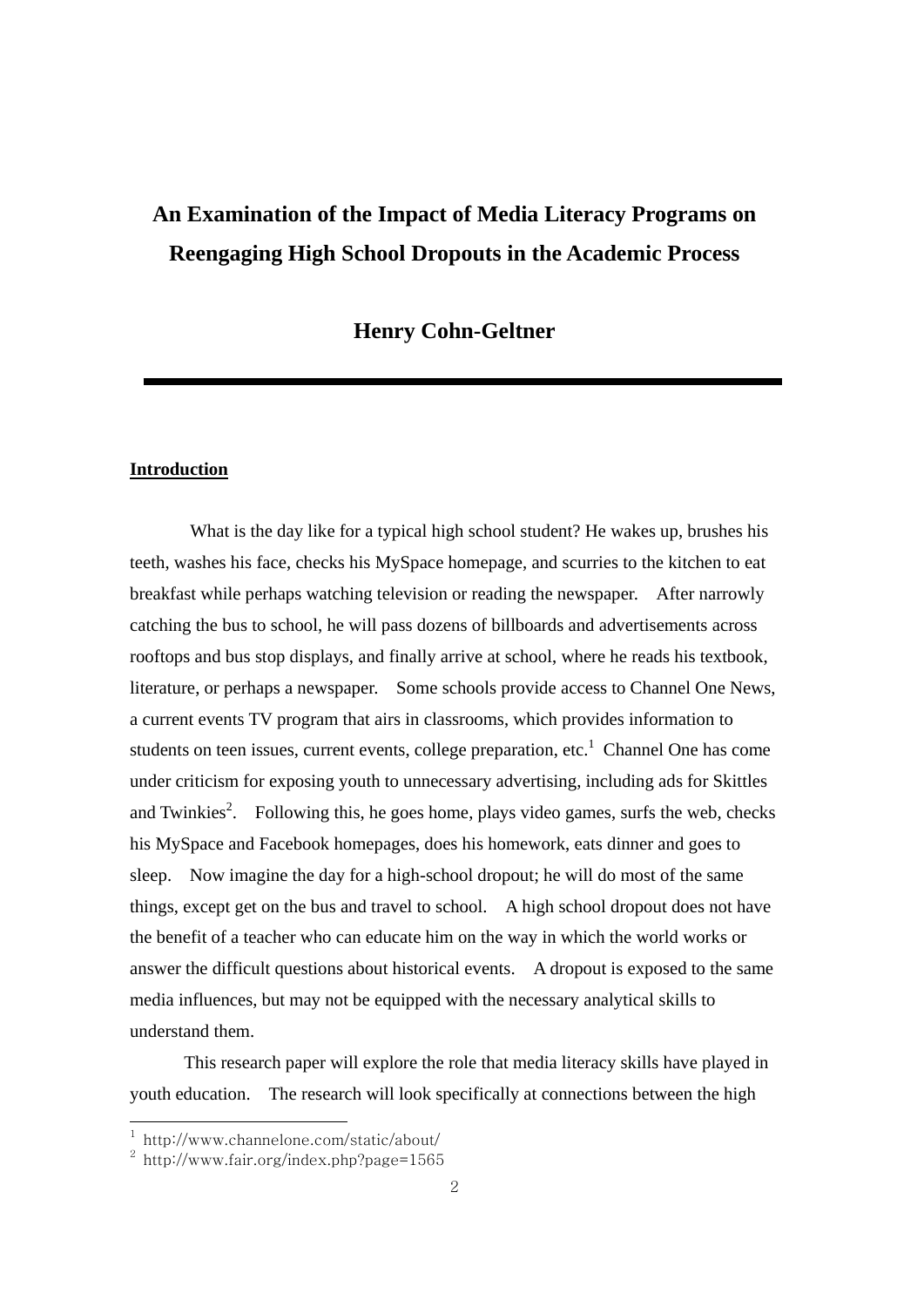school drop-out rate and the effect that media literacy education programs can have on lowering the drop out rate and reengaging youth in educational programs, such as GED, vocational, or college preparatory training. The purpose of conducting this research is to identify alternative methods of engaging and educating school-age, out-of-school youth and encouraging their excitement about the learning process, through the utilization of popular culture in the classroom, critical analysis of media and experience as creators of media. This issue is particularly relevant today because society is increasingly operating in a digital, media rich environment and it is imperative that young people be prepared to utilize this technology in the future. The importance is heightened when considering that the high school drop-out rate has remained fairly constant<sup>3</sup> over the last twenty years, especially for emigrated and minority youth, and does not appear poised to change in the foreseeable future. If programs in place that are aimed at keeping youth engaged were working, the drop out rate would likely be showing more of a downward turn. The status dropout rate refers to high school age youth who have not received a diploma or have not enrolled in school (Institute for Education Sciences 2004). The dropout problem is still a pervasive issue since status dropout rates have remained pretty even to make the total national dropout rate about 10%<sup>4</sup>, a decrease of about 5% since 1972 when statistics were first recorded. However, as of 2004, the status dropout rate of Hispanic youth was 24% and the status dropout rate for African-American youth was 12%. To put that into perspective, over the course of the 2003-2004 school year, the dropout rate in the city of Philadelphia was  $5.4\%$ <sup>5</sup>, compared to  $6.1\%$ <sup>6</sup> during the 2001-2002 school year. Despite these numbers, scholars agree that the issue of retention is not going away and is one that researchers will be addressing even in years to come (Rumberger 101, Eckstein, 1295). Educators and administrators need to reevaluate existing programs because the lack of significant decrease in the numbers suggests that the programs are not working. Gaining media

 $^3$  National Center for Education Statistics. "Dropout Rates in the United States: 2004". Institute for Education Sciences (U.S. Department of Education). November 2006, Pg. 25.

<sup>4</sup> http://www.childtrendsdatabank.org/figures/1-figure-1.gif

 $^5$  Richard Hruska, Educational Statistics Associate. Pennsylvania Department of Education. "Public Secondary School Dropouts by School: 2003-2004".

 $6$  Richard Hruska, Educational Statistics Associate. Pennsylvania Department of Education. "Public Secondary School Dropouts in Pennsylvania in 2001-2002".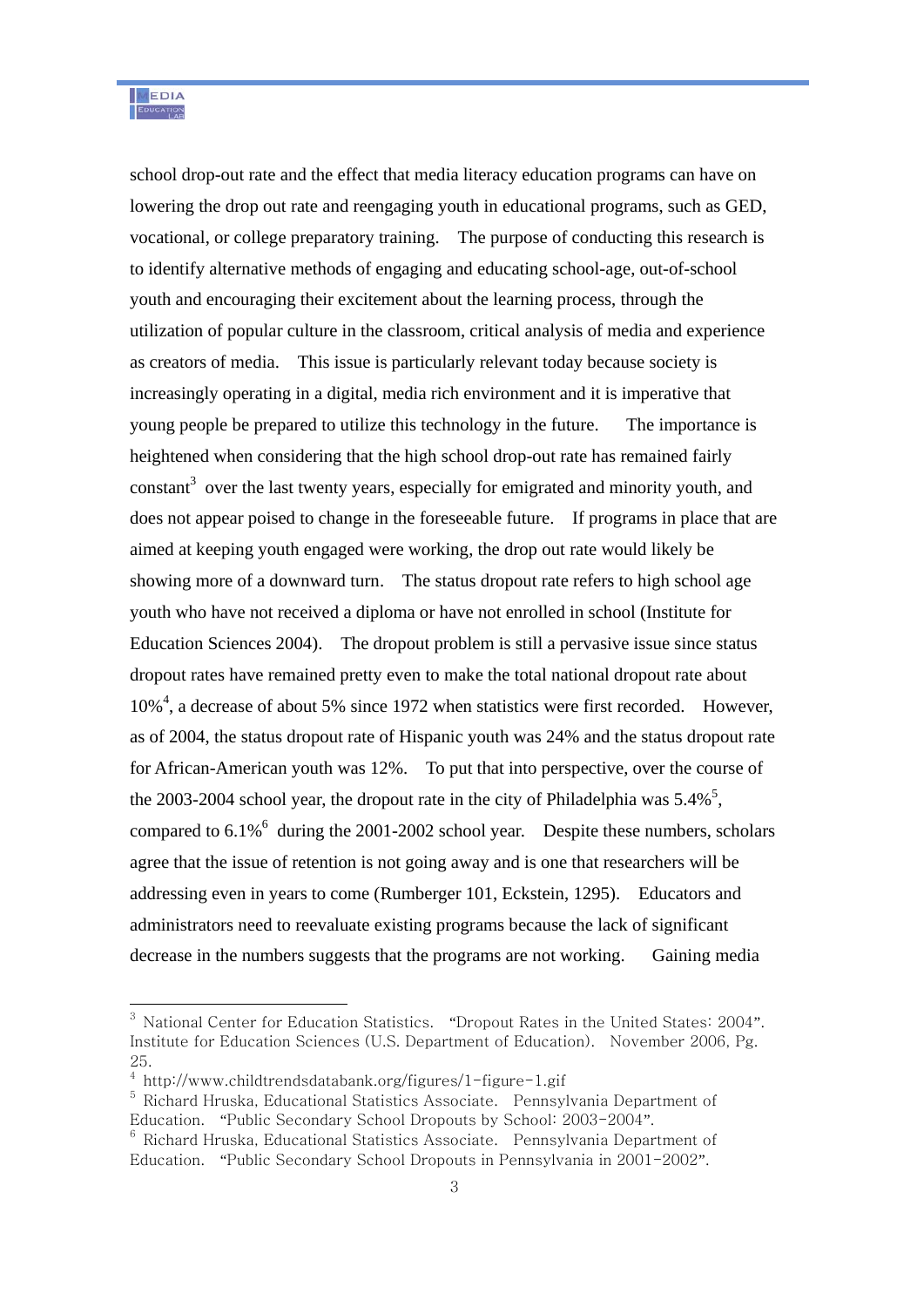

literacy skills, (including skills in critical analysis and media production) can be empowering and provide an effective foundation for young people to accomplish whatever they want to do in life (Goodman 58, 103-104).

Media literacy can be defined in a number of different ways and has taken on different meanings over the years. The Aspen Media Literacy Leadership Institute defines it as, "the ability to access, analyze, evaluate and communicate messages in a wide variety of forms, an expansion of traditional conceptualizations of literacy to include a wide range of symbolic forms"<sup>7</sup>. This definition encompasses using media tools, such as video, audio, print and multimedia, to learn the critical literacy skills traditionally taught through only print and text materials. In more recent years, media literacy has also come to include analysis and critique of the media as a means to provide commentary on the media's effect on society. As new technologies permeate society and become the common tools of our daily interactions, and as the mainstream media play a critical role in shaping our use of these technologies, a new school of commentary has emerged focused on requiring accountability from media institutions so that they don't take advantage of this power. In addition to analysis and critique, new media production can be grouped into media literacy skills training<sup>8</sup>. With the technologies for creation becoming more user-friendly and more accessible, the gap that once existed between the media and the consumer has been just about eliminated and the consumer is now the producer. Shrinking file sizes, widened bandwidth and the internet have allowed user generated content to be made accessible to anyone, anywhere, anytime. Understanding how to responsibly use these tools is as important as making sure that they are used effectively.

Youth are exposed to media from the time they wake up in the morning (from the corporate branding that takes place with their brand of toothpaste) to the time they go to sleep (the character pajamas they wear). They are exposed to print (in the form of newspapers and textbooks), television, radio and music, video games, and the internet. All of these play an important role in the development of youth (Tyner 2, 42). This impact supports the notion that youth must be active consumers of media instead of

 $^7$  Hobbs, R. (1998). The seven great debates in the media literacy movement. Journal of Communication, 48(1):16-32.

 $^8$  Buckingham, David. (2003). *Media education: Literacy, learning and contemporary* culture. Cambridge: Polity Press.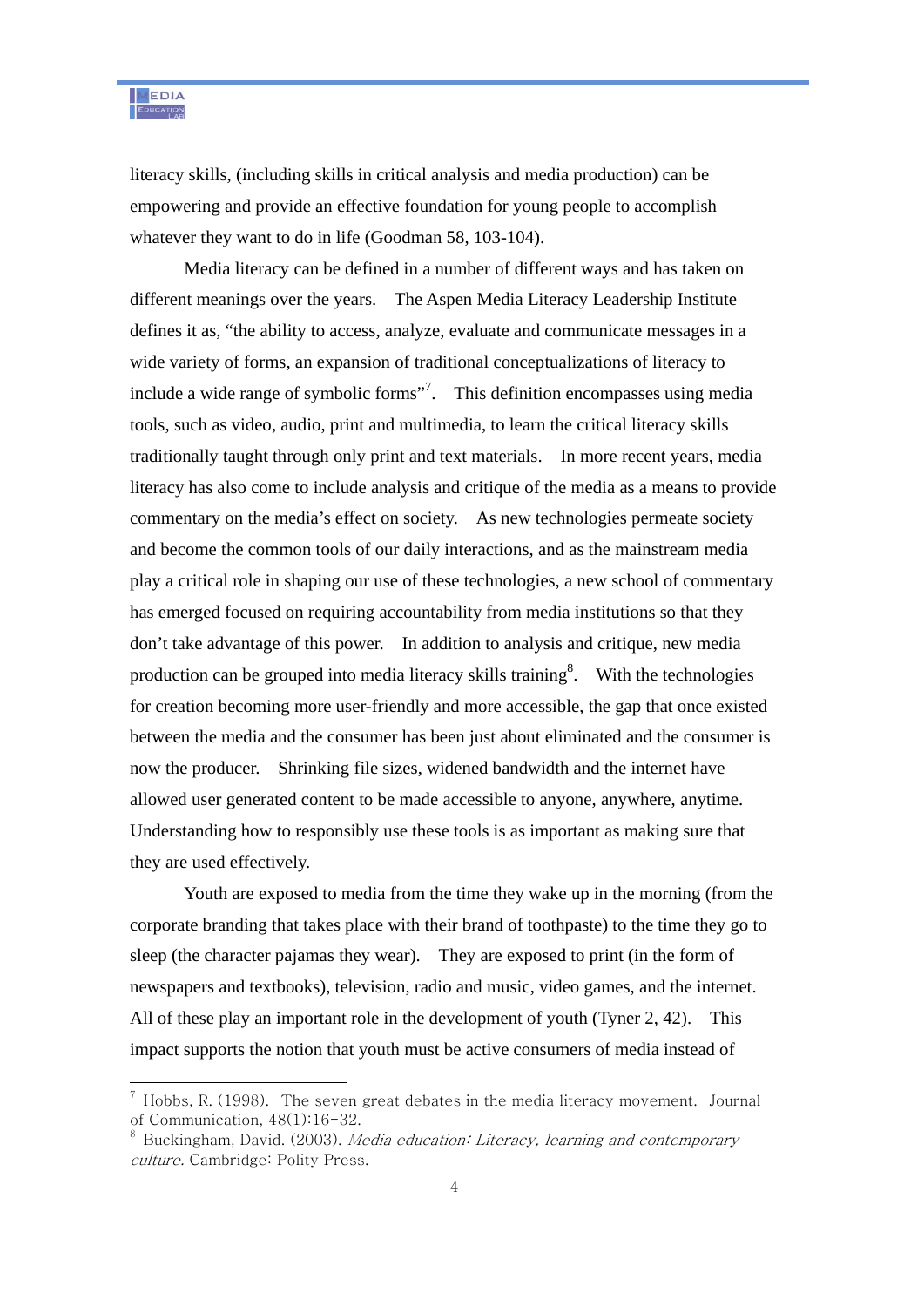passive consumers. An active consumer of media is someone who is conscious of the different types of media that they consume as well as the particular content within each media. A young person that only plays sports video games is one such example. Alternatively, there are passive consumers of media, people whose preference for media is arbitrarily defined. An example of this would be a young person who spends hours a day watching whatever is on television.

In terms of communication theory, this habit of active and passive consumerism is sometimes referred to as instrumental and ritualistic viewing. Judith Van Evra uses these to describe television viewing in her book, *Television and Child Development*. She writes that instrumental viewing is done with a purpose and is often characterized by "selective, purposeful, and infrequent" use (13). This obviously translates to someone who is a more active participant in the media. They are making carefully planned decisions about the content to which they are exposed. Alternatively, there are ritualistic viewers, those that are habitual, nondiscriminatory consumers that watch for enjoyment and diversion (13). The biggest distinction between instrumental and ritualistic habits is that instrumental users consume for information and are much more concerned with content, while ritualistic users consume because of habit; viewing is a ritual, an automatic action. Youth can often be characterized as ritualistic users, or passive consumers, of media. Their choices are usually subjective and are often influenced by friends, family, and mainstream media. They often listen to whatever is popular on the radio, play the hot new video game(s) that their friends have, or watch what is on television because their parents are watching it. The internet has changed this to some degree because websites often specialize in specific information and not more generalized content. According to the Pew Internet and American Life Project, the main reason teenagers use the internet is to communicate with their peers, but a growing number of students are using the internet to do schoolwork<sup>9</sup>. They are using the internet more instrumentally by exposing themselves to specific websites and controlling the content that they are accessing, and thereby becoming more active users.

There is no recipe for learning how to become an active consumer of the media and most people accept the media uncritically because they play such a huge role in our lives. Additionally most students benefit from their interaction with their teachers who

<sup>&</sup>lt;sup>9</sup> http://www.pewinternet.org/PPF/r/163/report\_display.asp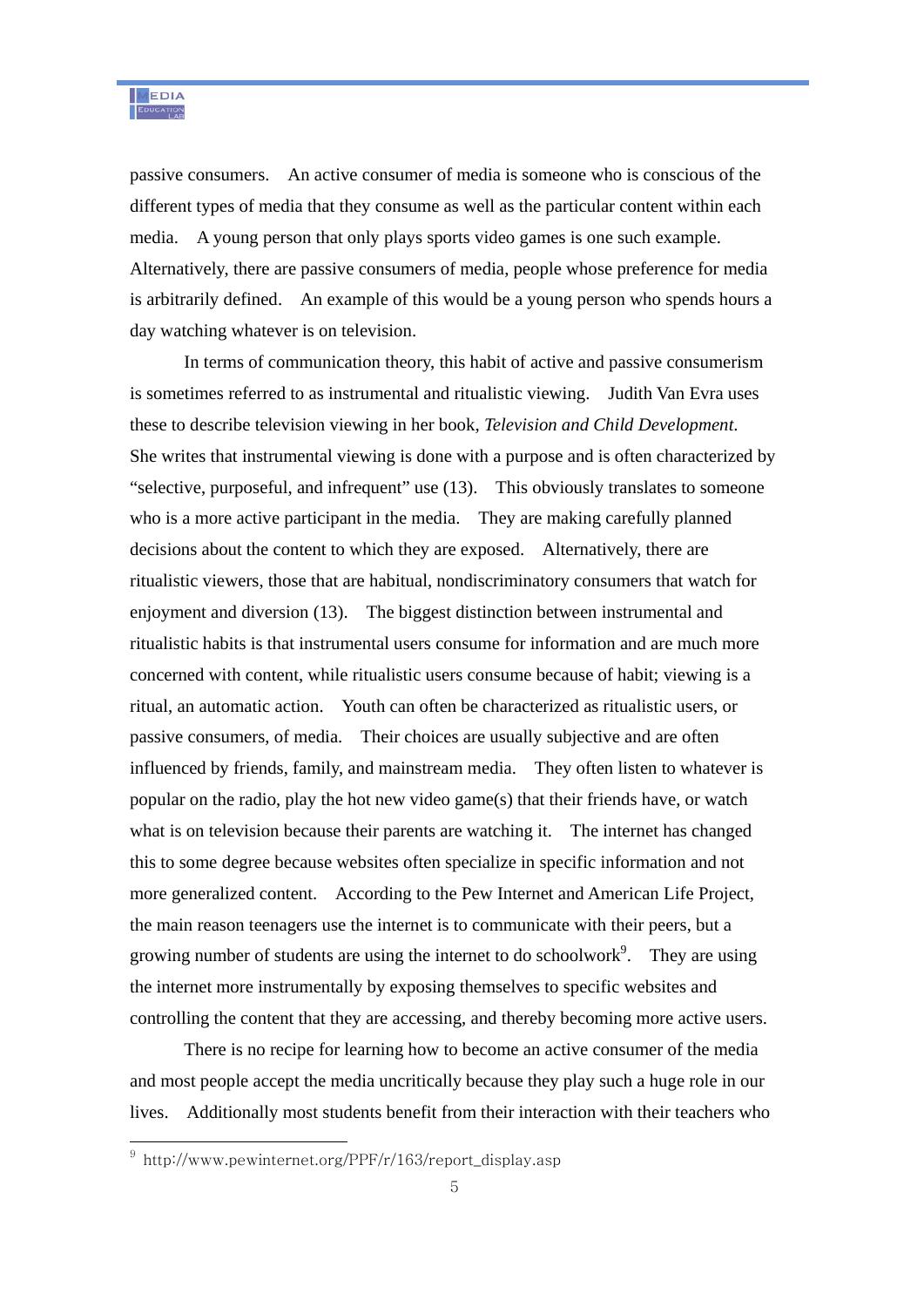can help shape their worldview and provide a mediating influence on their lives. George Gerbner calls this Cultivation Theory, the belief that opinions about reality are shaped by mediating influences (Van Evra 6). He developed the theory specifically to discuss the impact that television had on shaping perception. He believed that people who were heavy viewers of television would adopt a worldview that was similar to what they were watching on television; a worldview that is shaped by fictional programming and gatekeeper influenced shows. This can be applied to a school setting because teachers hold the answers to the important questions that students have about the nature of the world and how society works. Society trusts them to do this because they are educated and trained to deal with our children. Dropouts don't have an educator to act as a buffer to the information they receive or to which they are exposed. Their worldview is shaped by their experiences and while many dropouts come from the inner city, the media helps to cultivate a perception outside of this experience. For example, a dropout in Philadelphia might only develop an understanding about the south from programming he sees on television. This could lead to stereotyping and generalizations that are unfounded and inaccurate. Other youth who are in school will have the opportunity to clarify these opinions and will be equipped with the necessary tools to critically analyze this visual information better in the future.

The creation and implementation of youth media literacy programs can challenge youth to be able to critically analyze media texts and produce works that enable them to become media authors. The ability to produce and create media is especially important for youth because it provides an outlet for self expression and to a way to respond to contemporary issues. Teachers and adults who don't typically listen to teens, seem to hear their voices more clearly when they are voiced through a familiar media. Delores, a student at Project H.O.M.E. commented, "I love making videos because I get to learn so much and then I am actually teaching my teachers at school. I know something they don't and it feels good". Authorship also allows youth to express social criticism that is often reserved for a more exclusive section of the population, or those who have the means and the resources, especially with the advent of video streaming on the internet. The new technology allows youth to transmit their messages and voices across the world.

6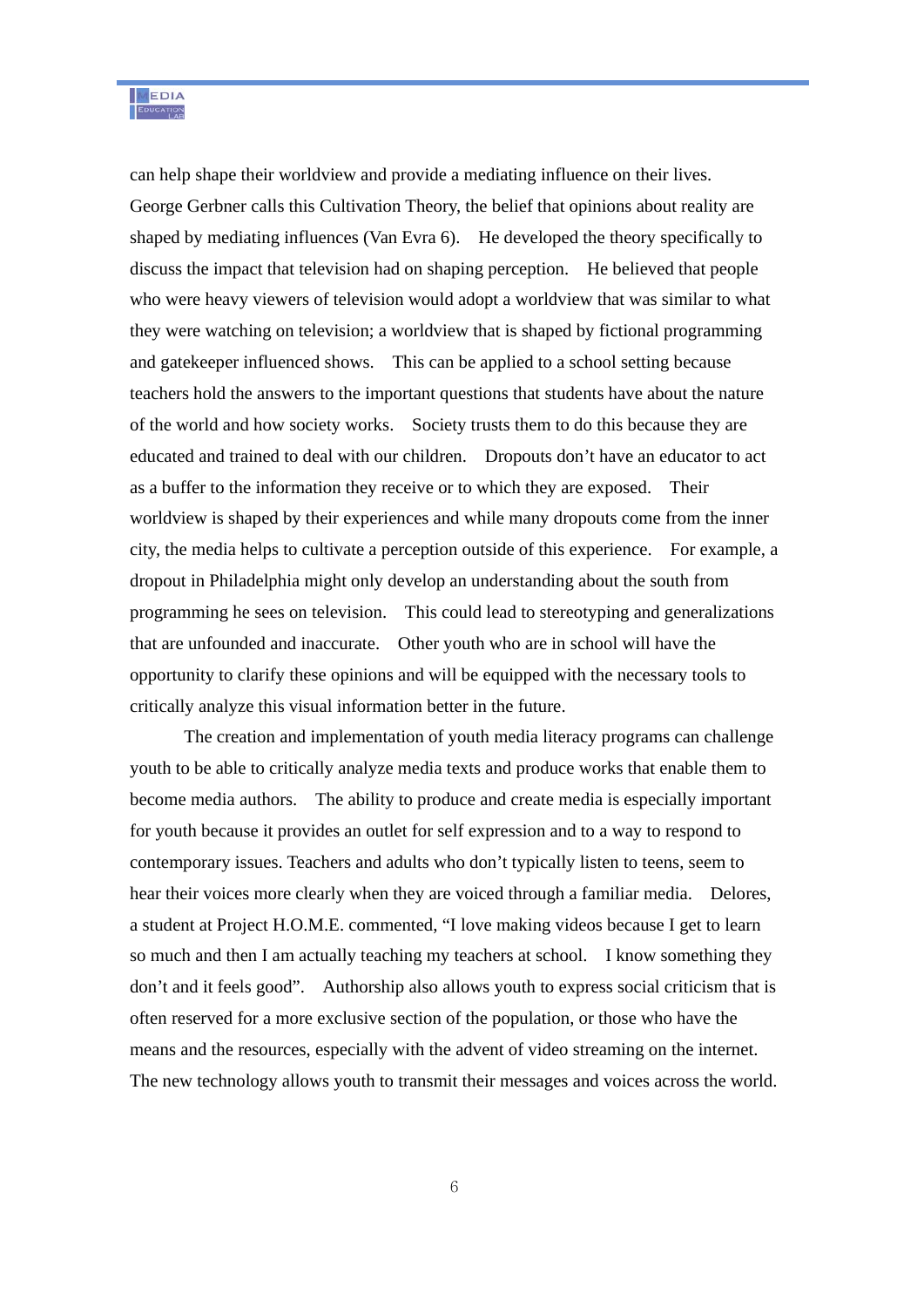#### **Literature Review**

One of the guiding leaders of education reform in the  $20<sup>th</sup>$  Century is Paulo Freire, an exiled Brazilian philosopher and educator, who wrote at length about developing a literate populace in Brazil so that they would be better informed when voting in elections. Where Freire distinguishes himself from traditional education thinkers is in his belief in teaching the masses. Traditional classrooms place a given number of students in chairs at desks, typically in rows and columns, or in clusters, while the teacher stands and lectures about a given topic. This model has been very effective for decades and provides an adequate means to impart necessary information to students. In his book, *Pedagogy of the Oppressed*, Freire questions whether this model of teaching is the most effective. He terms this model, the "banking approach", meaning information is disseminated from the teachers to the students and they are expected to store it away in their brains until it comes time to access it again. In contemporary society, the results of this approach are reflected in our reliance on standardized tests, which have been criticized for not accurately portraying a student's true capability, forcing teachers 'to teach to the test' and not giving the student the best academic experience. (Sacks 1)

 Freire, however, proposes a different model of education, one rooted in the philosophies of Marx, Socialism, and Fanon. Freire advocates for a co-operational approach to learning. He believes that dialogue is essential to the completion of a person in a true humanist society and that this dialogue must occur between the learned and the learners in order to be able to identify the important truth questions for understanding and critically evaluating the society in which one lives (Freire 70). The truth questions which he speaks of are the starting points where this exploration can occur and are dictated by the learners. The masses need to be educated, according to Freire, because they will then be better able to understand the inequity that takes place in society; they will understand the true nature of society. From this dialogue between the educator and the student(s), a curriculum will develop which blends the information to be learned with the academic desires of the students. By giving students a voice in the education they are receiving, it is more likely to have a practical value for them.

"When will I ever use this when I am an adult?" students say when frustrated

7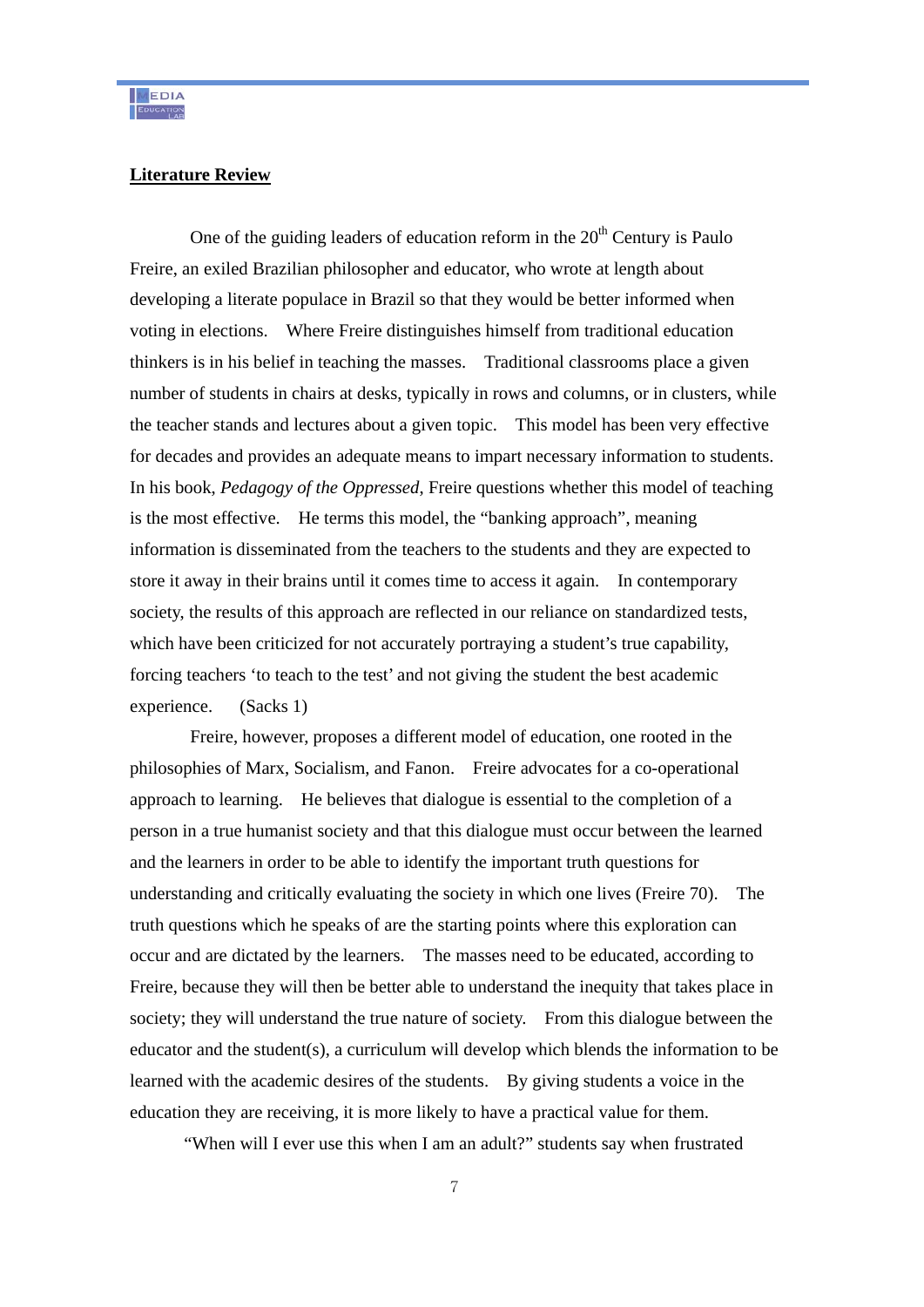with math problems, science formulas, or cramming dates in history. Freire argues that students would benefit from learning this information differently by highlighting the practical, real-world value. He writes, attributing this development to Gabriel Bode, a Chilean civil servant:

"The greatest achievement of Gabriel Bode is that, by means of the dialectics between the essential and the auxiliary codifications, he has managed to communicate to the participants a sense of totality. Individuals who were submerged in reality, merely feeling their needs, emerge from reality and perceive the causes of their needs." (Freire 97).

Freire sees this as an expression of the ability and necessity for an educator to use a method of logical reasoning to decipher themes that are most important for uneducated people. Only after this is done will the participants engage in the material they are learning. What Bode did and what Freire advocates for is learning side-by-side, or learning co-operatively, in a way that presents the information as useful to the newly educated. Once students are able to decode familiar themes or topics, they can move onto other more traditional educational curriculum.

The importance of media literacy programs can further be seen in Freire's writing, when he writes.

"The investigation of thematics, involves the investigation of the people's thinking—thinking which occurs only in and among people together seeking out reality. I cannot think for others or without others, nor can others think for me. Even if the people's thinking is superstitious or naïve, it is only as they rethink their assumptions in action that they can change. Producing and acting upon their own ideas must constitute that process." (Freire 89).

Asking questions and critical analysis of ideas is at the core of this quote, and at the core of media literacy. Media literacy programs can give students the opportunity to explore issues and themes connected to their lives. In this method, students are involved in the decision-making process, which Freire would argue is imperative for their academic development, so that they can learn to become independent thinkers and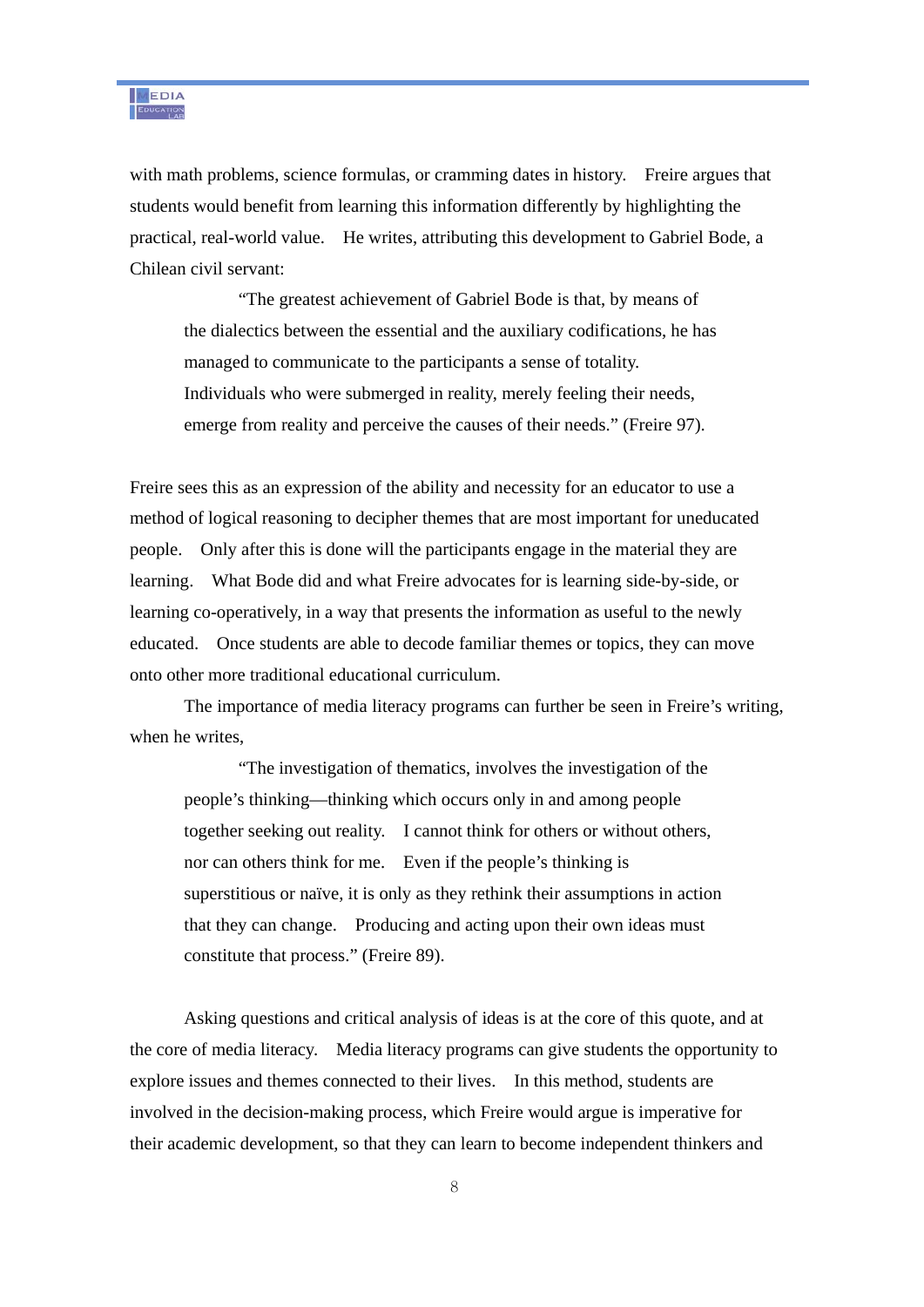in turn, assist others who don't possess these interpretive skills.

An important thought leader connecting educational innovation and media literacy is Steve Goodman. His foresight in understanding the importance of youth media literacy and its impact on youth development has been profound in increasing awareness of this growing research field. Goodman started the Educational Video Center in New York City in 1984 to offer documentary production classes to high school students, many of them considered at-risk<sup>10</sup>. During a recent phone interview, he elaborated on many of the key points articulated in his book, *Teaching Youth Media: A Critical Guide to Literacy, Video Production and Social Change*. Goodman co-opts the Freire model of education and learning in order to apply it to media literacy production and analysis programs for youth.

Goodman writes, "The 1989 United Nations Convention on the Rights of the Child (CRC), affirms that children and young people should have a say in matters that affect their well-being. The United States is the only country that has failed to ratify the convention." (Goodman 104). Goodman et al argues that it is important to include those being educated in the process of establishing curricula. The point reiterates Freire's argument that an understanding and co-operation in education is necessary for constructive learning to take place. Goodman's purpose in including this passage is to highlight the rigidity of the United States public education system in altering designs of learning instead relying on traditional methods and implementing further measures that don't evaluate true comprehension and application, but favor maintaining the status quo. In the particular case of out-of-school youth, one gets a sense of how positively they may respond based on the programs they voluntarily select. If one were to look at the programs made available and the programs that the students attended, a clear idea of what motivates them would emerge. It is worth asking why the programs that have been made available have not changed the dropout rate? One factor might be that the programs offered to the students are not highly appealing. High School dropouts may favor one class over another, but they are choosing the "lesser of two evils". If students are given a choice in what topics they want to explore and develop a media literacy curriculum to incorporate those ideas, they are less apt to regard education as something that controls them. They will feel as if they have some authority and power to affect

<sup>10</sup> http://www.evc.org/about/history.html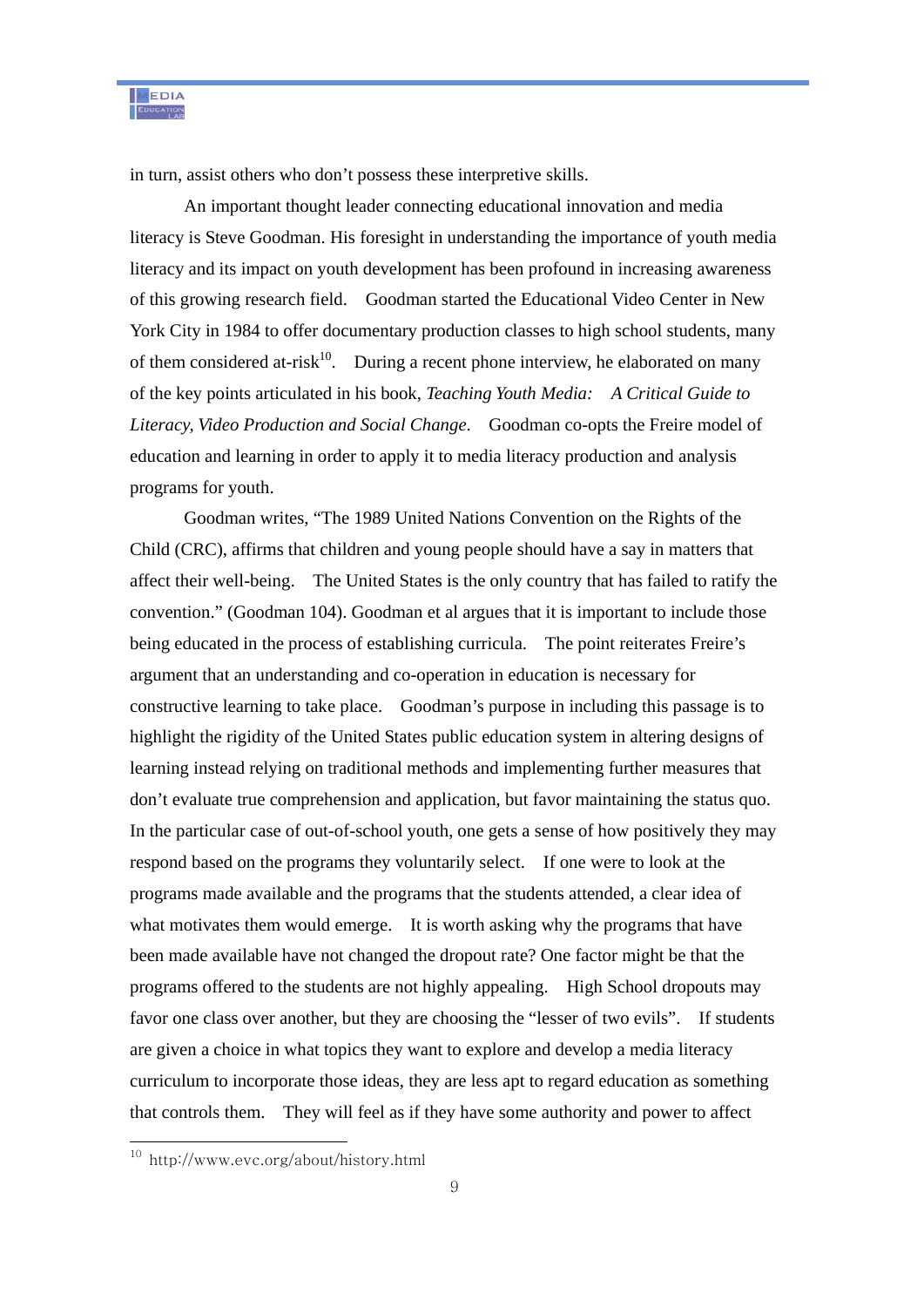decisions that are made. In turn, this will affect the quality of their work.

Standardized tests have become the main measure used to evaluate overall academic performance since the No Child Left Behind Act. Goodman agrees that the result, or end product, is more important. Educators and others need a tangible way to measure the effectiveness of a program; be it an after-school video production course or a unit on the Civil War in junior high school. This is necessary so that educators will know whether to implement these programs in the future or eliminate them so that more effective programs can be run. In addition, Goodman writes that the process of participation is invaluable in considering the academic development of a student. Goodman talks about both the process and the product being valuable, specifically in the context of media production programs, because each serves a specific purpose in creating an educational and valuable experience (Goodman, 106). Media production programs differ from media analysis in that they put the media-making tools in the hands of the youth. First, students develop necessary social capital through engaging with members of society; often adults with whom they need contact to complete projects. These projects allow students to develop skills such as interpersonal communication, public speaking, and networking, which may lead to career opportunities (Goodman 106). These jobs might be with the people with whom they are speaking, or with other companies doing similar work. The students have developed the tools to compete with candidates who may have more traditional academic credentials and they now have contacts that can provide character references for future employers. Prior to working on these projects the youth didn't have any contacts and would be provided with no opportunity to acquire new contacts. Secondly, the programs can also be stepping stones to continue education. Video production is not frequently offered in public schools<sup>11</sup>. If provided at all, video production is typically in the context of another unit of study by a progressive thinking teacher or as an after-school program. Students are excited about participating in these production programs and want to continue to learn these skills $^{12}$ . Often, the only outlet for learning in a constructive and organized setting is at the collegiate level, where they can learn from professionals and further their social

 $^{11}$  Gregory E. Thornton. "Literacy, Mathematics and Science 2006-2007 Course of Study High School." The School District of Philadelphia. http://www.phila.k12.pa.us/offices/curriculum

<sup>&</sup>lt;sup>12</sup> Conversation with Steve Goodman, February 22, 2007.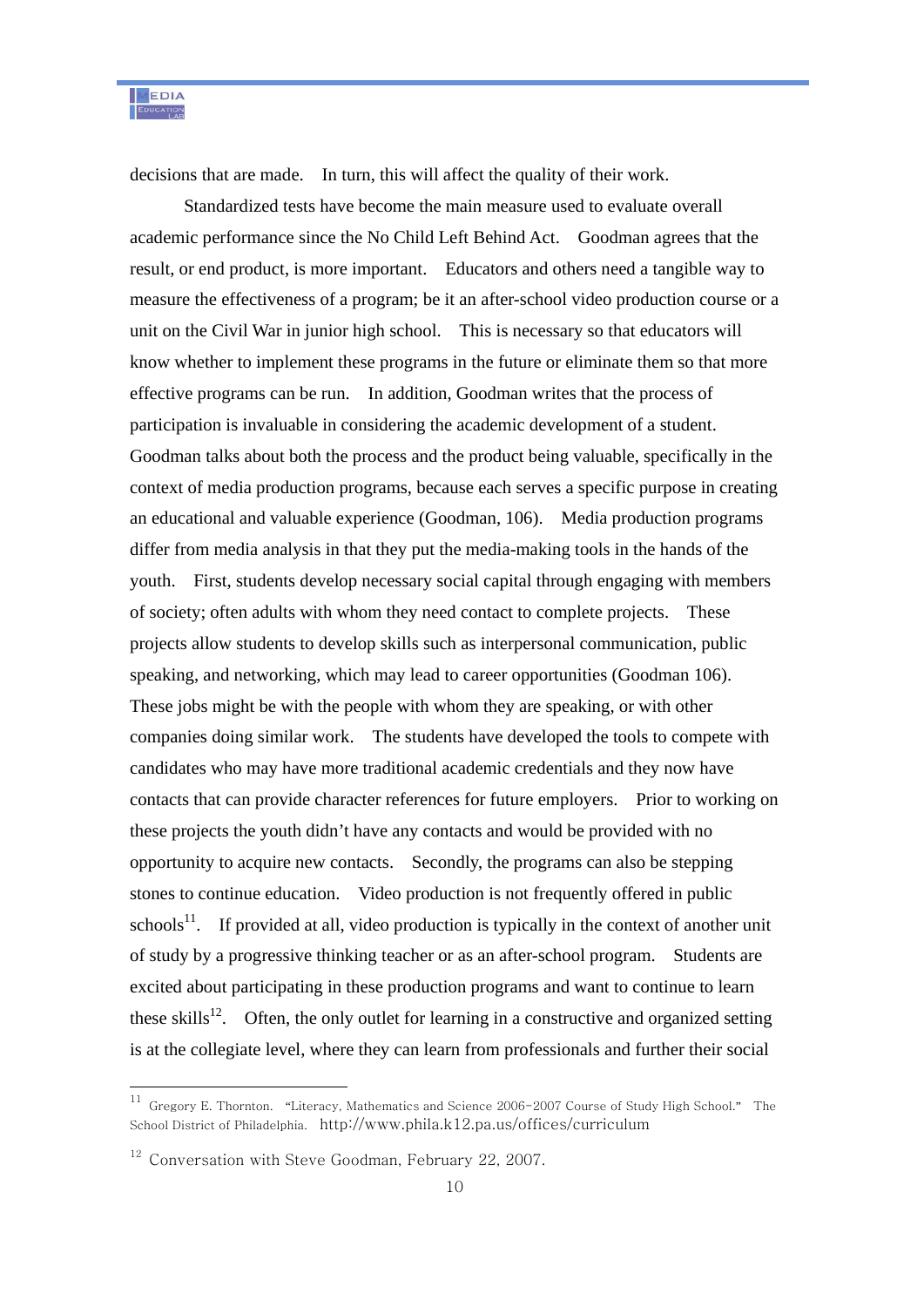development.

This is also true for high school dropouts. The Educational Video Center works predominantly with high school dropouts on video production programs and much of Goodman's research has been with this population. Media literacy production programs might be more important for high school dropouts because they don't have the structure of school or perhaps a strong home life to be able to encourage them to develop social and professional skills, whereas non-profit organizations and out-of-school centers often have the staff and resources to train youth<sup>13</sup>. High school student's dropout for a number of different reasons, including academic difficulties, familial obligations, economic hardships, or in the estimation of some scholars, because youth place a greater value on leisure time than on school and a low motivation/desire. These programs help students who dropout reconnect to their community and develop a civic awareness they hadn't had before. The students also learn a new, creative, innovative medium and how to use this to give back. They produce a finished product everybody can share in and have a helping hand in creating; be it a video, song, poem, etc. Media literacy provides youth with a way to bond with their neighbors, connect with their peers, and interact with professionals who can help them obtain jobs.

Goodman is a proponent of "reimagining the school day". He uses this phrase to describe education reform that utilizes media literacy education, not just production, but analysis, as well, as part of mainstream high school curricula (Goodman 107). He sees the current weekday for children as being broken up into two parts, the school day, while they are in school, and the after-school day, which is the part of the day in-between school and the time they can go home. Goodman wants to take the positive elements of both and combine the two parts (Goodman 102). Goodman believes most youth trudge along throughout the day looking forward to the time after-school when they can engage in exciting and stimulating activity that is not offered in school. By taking aspects of both and incorporating them, Goodman believes students will be engaged and enthusiastic throughout the entire school day. His works uses media literacy as the means to this end. Although Goodman believes this is a valid educational option for all students, he is particularly interested in its impact on high school dropouts and this issue of engagement. Research shows that high school dropouts leave school for a number of

<sup>&</sup>lt;sup>13</sup> Conversation with Steve Goodman, February 22, 2007.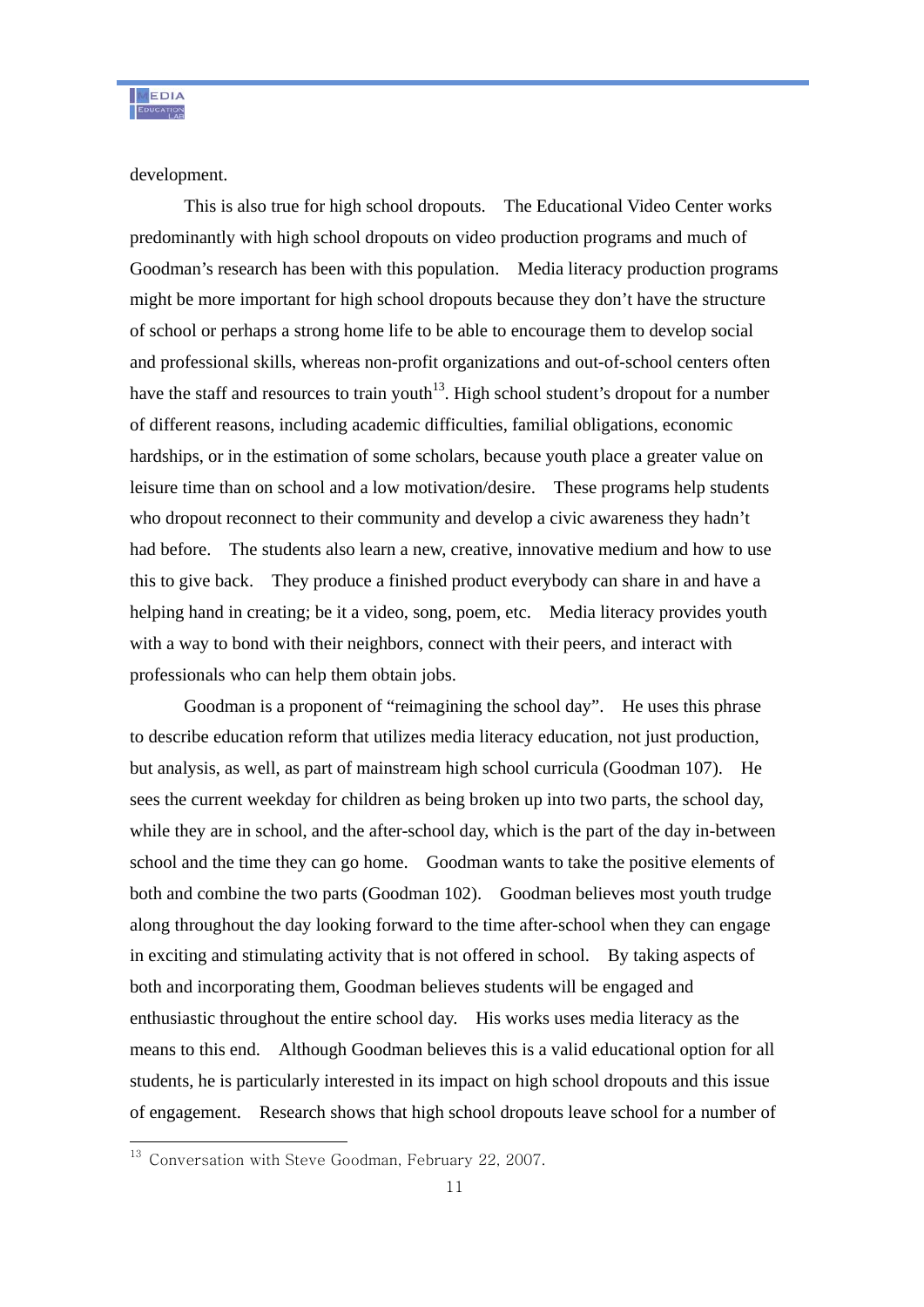reasons, one being that they cannot learn in a traditional setting<sup>14</sup>. Some kids are not given the opportunity to enroll in alternative high schools or charter schools and, therefore, 'fall through the cracks' because no one is paying attention to their needs. If utilizing a media literacy curriculum proves to be an effective way to keep them engaged during the school day, they may sustain their interest in the academic process and not resort to dropping out again.

Renee Hobbs, a leader in media literacy education initiatives, recently released *Reading the Media: Media Literacy in High School English*, which looks at introducing media literacy analysis into a high school curriculum. Hobbs cites a work by Robert Scholes, an advocate of overhauling English education taught in schools through the investigation of the meaning-making process. This education reform concept is similar to Freire and Goodman. Hobbs uses her experience incorporating a media literacy curriculum at Concord High School in Massachusetts to illustrate the importance of media literacy education as a way to make sure youth build an understanding and appreciation for media texts, which are so pervasive in their lives. (Hobbs 7) In the context of high school dropouts, this is important because they are exposed to the same media texts as others their age, but are not in a position to analyze these texts in an educational setting.

 In Hobbs' study, students were clearly bringing their media literacy learning beyond the classroom. Parents of the students in the high school told the teachers that their children were discussing topics and themes at home that were related to the media literacy they had learned in class. One teacher commented to Hobbs that the students in the media literacy class were not at the top of their class and would not otherwise be discussing academic subjects outside of school and with their parents (Hobbs 30). This example shows that media literacy can be an important tool in allowing youth to engage in academic discourse, as well as showing how students less interested in typical schoolcurriculum may be lead to engage in academic topics.

Hobbs study clearly showed that the media literacy program implemented in Concord High School succeeded in achieving two outcomes. It exposed the students to a new style of learning and reinforced and enhanced some major learning outcomes, such as critical thinking, writing skills, research skills, and the importance of working with

<sup>14</sup> http://www.focusas.com/Dropouts.html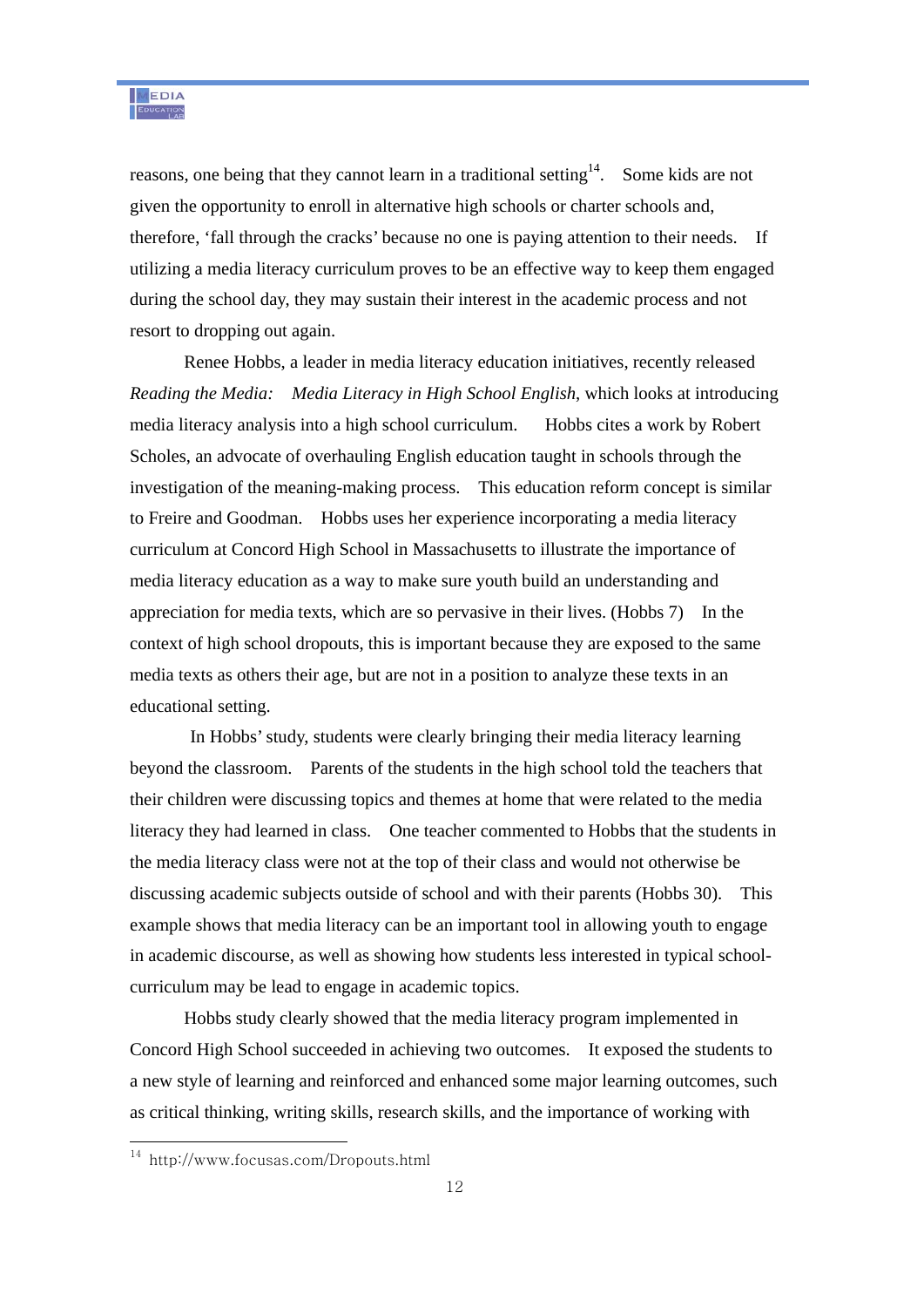others as well as working independently (Hobbs 148-149).

 Skills that educators aim to pass along to their students are referred to as Bloom's Taxonomy of Educational Objectives. These objectives are the foundation for core literacy standards, like analysis, evaluation, and creation<sup>15</sup>. These same skills help high school dropouts to be productive members of society. Hobbs notes that the engagement does not need to be in a high school setting, but rather in a setting where learning is cultivated and conditioned by educators that care about the process and about the youth. Hobbs saw how teachers struggled with balancing their own bias and opinion about the media, and overcame these obstacles to present a balanced curriculum to the students (Hobbs 154-155). High school dropouts, too, require skilled practitioners who care about their unique needs and interests, who will listen to their concerns when it comes to education, and who will present a curriculum that will engage them and allow them to achieve the same learning outcomes as their traditional school counterparts.

#### **Methodology**

 $\overline{a}$ 

 The methodology for this research project relied on two approaches. The first approach was through literary and scholarly research, and included reading primary and secondary published materials, such as books, journal articles, and reputable websites. The second, and more qualitative measure, was by conducting field research. Since the paper focuses on high school dropouts it was important to meet and speak with those students, as well as educators and scholars who work with an out-of-school population and are familiar with programs and education objectives employed for this population. Aside from research cited throughout the paper, most of the primary texts are discussed in the above Literature Review. The interviews required finding a wide range of subjects who would provide a great amount of depth and understanding on the issue. Three separate locations were utilized. Together, they provided access to three distinct groups of students.

 The first location was the Honickman Learning Center and Comcast Technology Labs facility run by Project H.O.M.E., in North Central Philadelphia. Although this group does not comprise high school dropouts, interviews were conducted with the youth

 $15$  Taxonomy of Educational Objectives: The Classification of Educational Goals; pp. 201-207; B. S. Bloom (Ed.) Susan Fauer Company, Inc. 1956.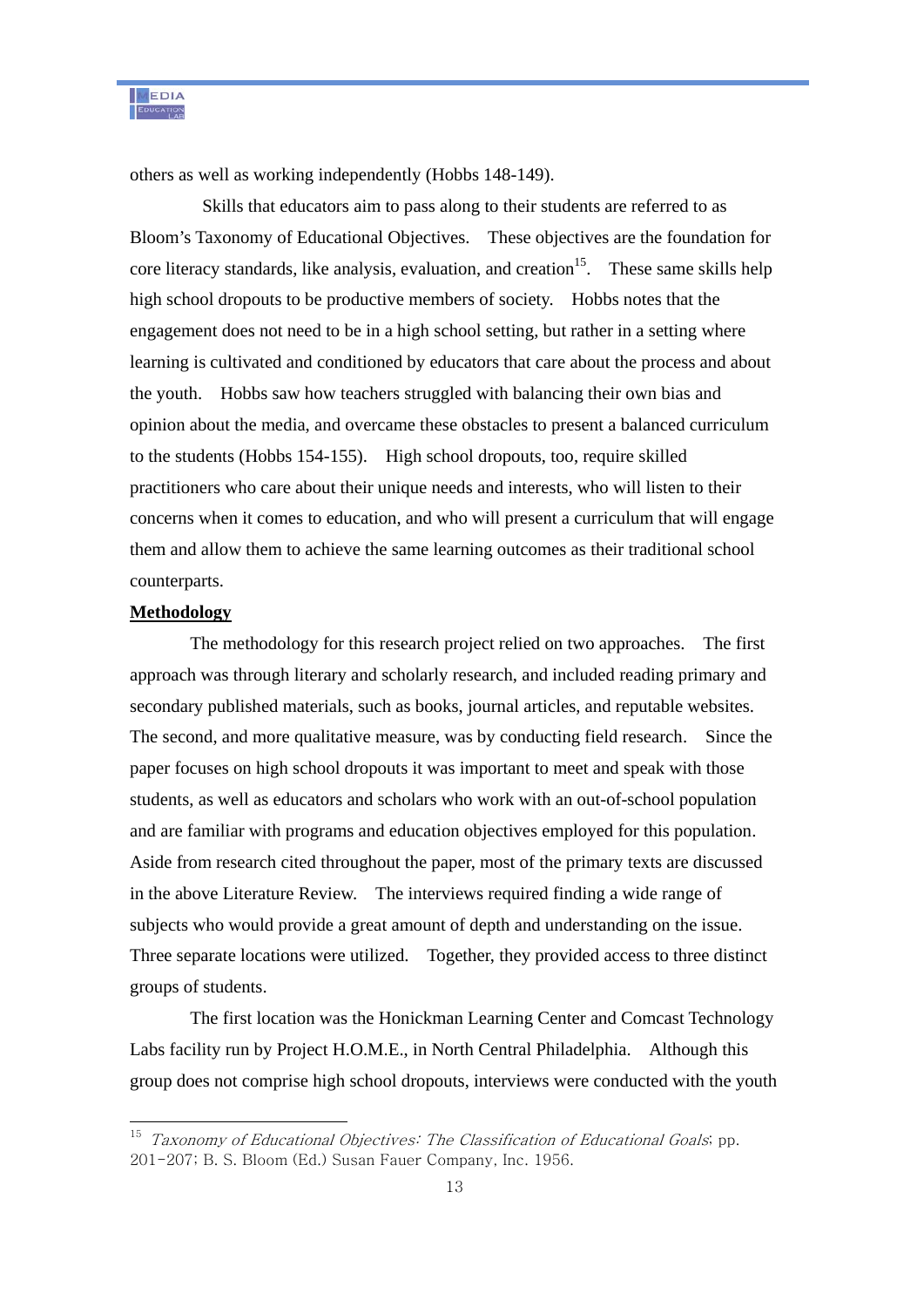because they could provide some valuable information regarding the effect that media literacy had on their schoolwork and their attitudes regarding school. The students contribute ideas, write the articles, take photographs, and write the entire editorial. Bozzone assists in the editorial and layout phase. Their newspaper focuses on issues ranging from community outreach, teen issues, and other social justice issues. The passion of the kids is visible as is their appreciation for the value that media literacy plays in their academic experience. All of the participants are energetic and enthusiastic to begin projects once they arrive at the center and many commented that they have been able to utilize skills they have learned in their class work. Bozzone also commented that all of the students' grades have seen a marked improvement since they enrolled.

 The second location in which interviews were conducted was the Digital Media Training (DMT) program provided by Youth Empowerment Services (YES).

The program works strictly with current high school dropouts to provide the technical skills necessary to understand video, film, and television production. The objective of the program is to prepare youth for entering the job market and prepare them for obtaining equivalency and advanced degrees. Here, none of the students interviewed had obtained an equivalency degree or had come close to completing their high school work<sup>16</sup>. All of the students entered the program voluntarily because they were interested in obtaining the video production training. None of the students had any experience with these tools and equipment, but all entertained thoughts of pursuing careers in different areas of the media as a result of the program.

 The third and final location was an alternative high school called Fairhill Community High School located in the West Kensington section of North Philadelphia. The unique aspect of this school is that it is a 'private/public high school'. The school was founded by International Educational and Community Initiatives/One Bright Ray, Incorporated, but is contracted by the School District of Philadelphia to serve Philadelphia youth. The school operates with a more "nonprofit mentality"; it is a place where faculty is given flexibility to design creative and inventive curricula to keep the students motivated and the "school year" is not set up like a traditional high school.

 $16$  These current students had only been enrolled in the DMT program for four weeks when the interviews were conducted, so their ability to articulate their experience was limited and difficult.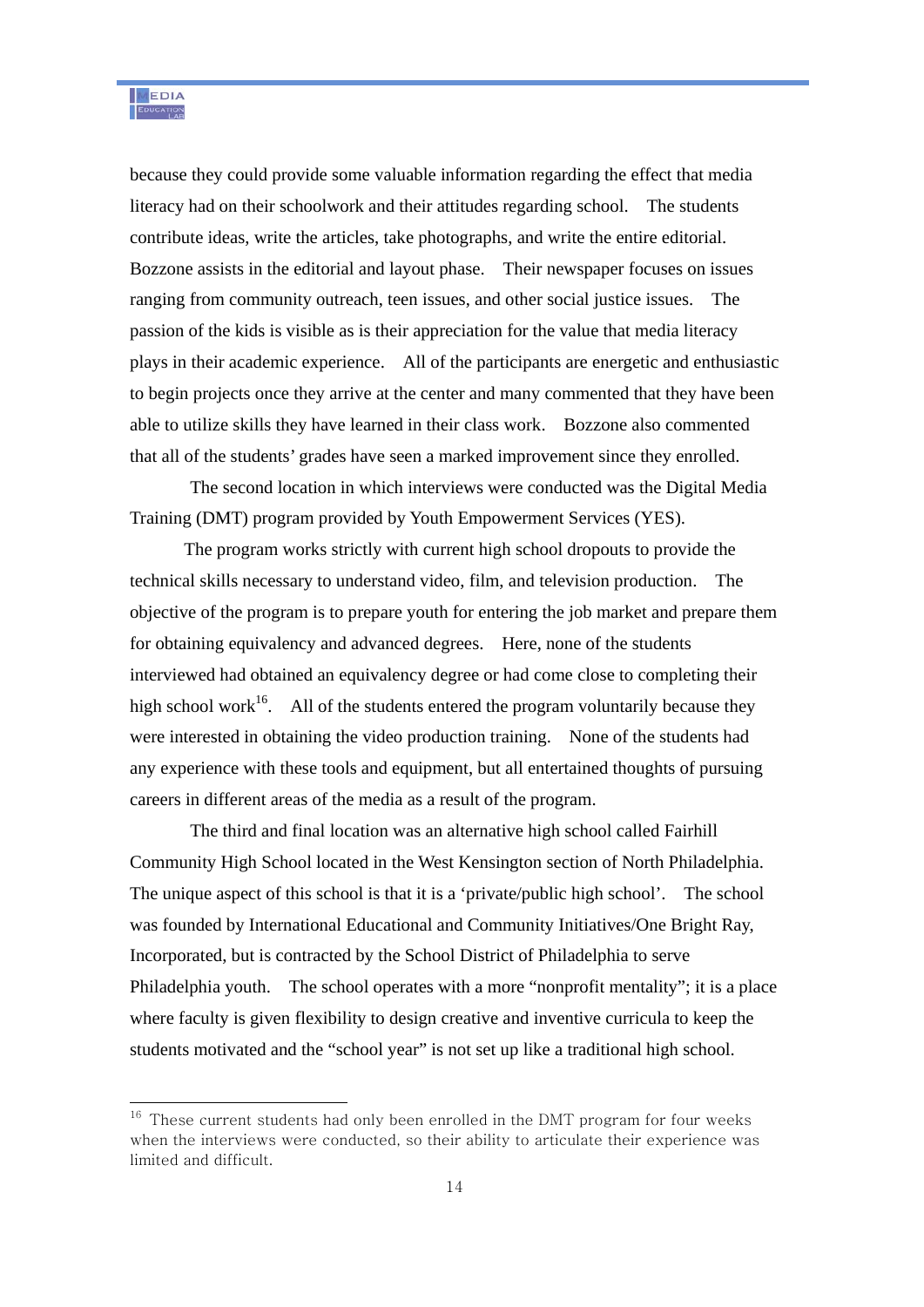They have quarter sessions, almost like a fiscal quarter in a business, where the students complete a new unit of study every quarter. The student population is extremely diverse, with kids from different educational backgrounds<sup>17</sup>. According to English studies teacher Dana Gubitosa, the kids who enroll do so for a number of different reasons; some transfer from more traditional schools, some have had academic difficulties and this is a second chance for them, and some have dropped out in the past and are returning to school.

 This group had a great deal to say and was an interesting group to interview because of their unique ability to articulate their experience in a media literacy program. They also fit the research interest, blending high school dropouts with media literacy education. The students had participated in an eight-week media literacy course sponsored by the Media Education Lab at Temple University, founded by Renee Hobbs, who also helped evaluate and oversee progress of the course for each of the four class sections that participated. The students were interviewed as a group, rather than individually due to time constraints.

The discussion with many of the student's reaffirmed information gleaned from the other two locations. In addition, at Fairhill, there were a number of students who had participated in the unit, but only a few spoke during the interview session. There are a number of different factors that could have contributed to the lack of participation amongst the group; students may have disliked the media literacy curriculum and been reluctant to say so, they may be shy, or they may have agreed with their classmates and felt no reason to speak. Despite this, it was obvious from their replies that a number of them had a tremendously positive experience and did not think about the possible negative aspects of the unit. However, it is important to note that they were not asked directly for a negative assessment. When asked if they would change anything about the program, one student responded, "It was perfect and there was nothing I would do differently. I would want to do this in all my classes".

#### **Key Findings**

 $\overline{a}$ 

#### **KEY FINDING: Media literacy programs can have a profound**

 $17$  It should be noted that about half the group had not participated in the media literacy unit because they had enrolled at FCHS after the unit was completed and they also replaced a number of students who had participated that subsequently left school.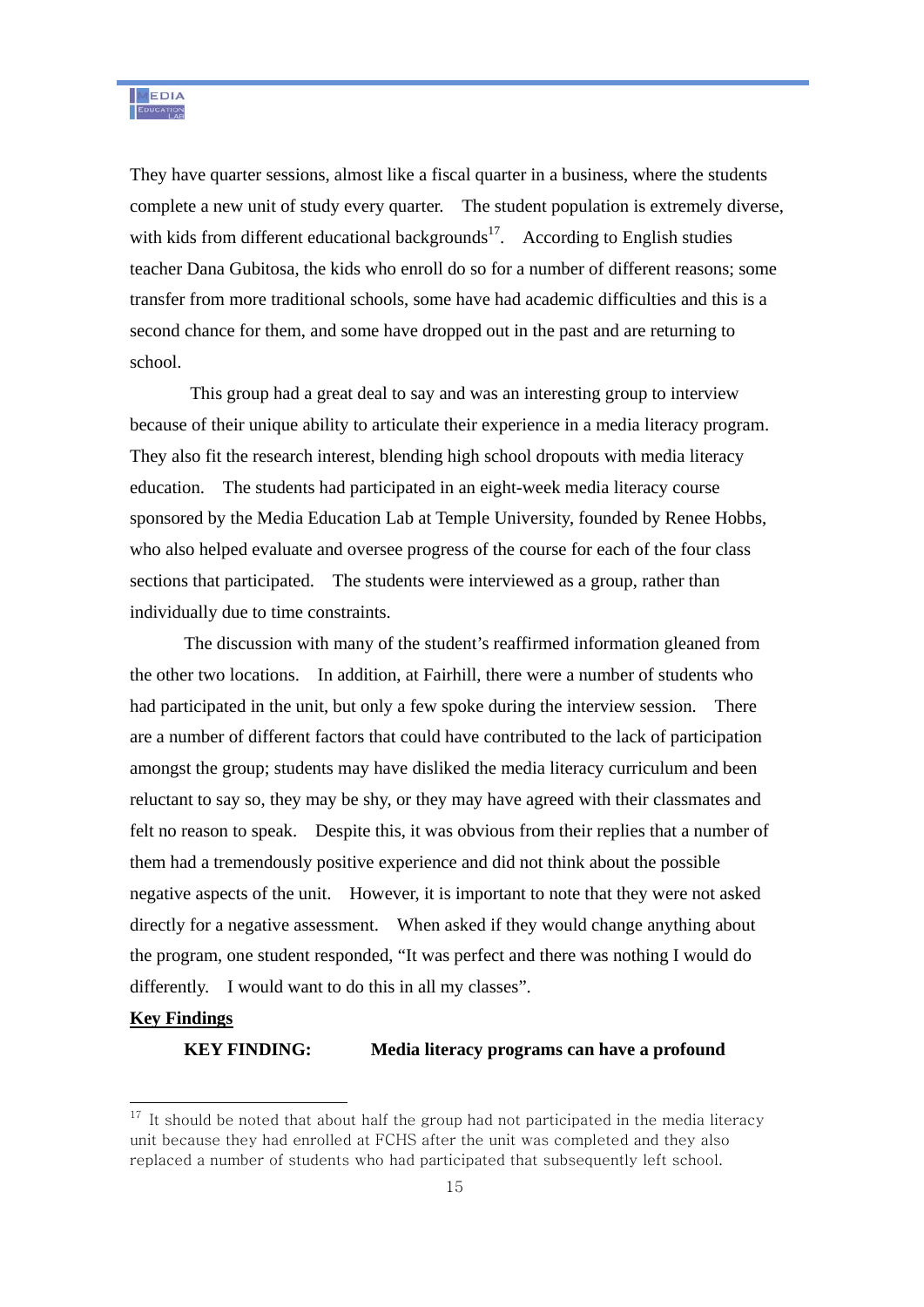

#### **impact in**

#### **#1 empowering dropouts.**

Numerous students stated that prior to beginning their media literacy training, they had no particular interest in participating in the traditional high school classes (physics, world history, calculus, etc) and commented that school had become boring for them. This was one contributing factor that influenced their decision to dropout.

 In turn, the media literacy tools, both production and analysis, provide a means by which youth can express themselves. This expression takes many forms. At Project H.O.M.E., the youth comment and reflect on issues most directly affecting their community and their lives. At Youth Empowerment Services, the youth create video works that allow them to tell their stories. And, at Fairhill, the work challenges them to question social issues and combine traditional educational evaluative tools with new media technology, by completing essays using Internet-based research and film analysis. Not only do they gain a valuable understanding of how to use these tools, but students say it gives them a sense of accomplishment and feeling that they can complete anything. One student at Fairhill said, "Now, I feel like I can do anything and complete anything because of the skills that I learned from media literacy". Of particular excitement at Project H.O.M.E., one young middle school student had an editorial published in the Philadelphia Daily News, an accomplishment that was rewarded, but not unexpected or surprising, considering this student and the journalism class publishes a newspaper three times a year. As with this young teen, the youth engaging in these programs are forcing adults to recognize and notice that they have a powerful voice and message, and now a means to present that message to the world. One student explained they feel that adults are starting to listen to them and realize that they are discussing issues and topics with a maturity not often seen in many adults. He says, "I can talk to an adult and they will listen to me, but before, they would just ignore whatever I had to say". As part of the media literacy project at Fairhill Community High School, one student presented a PowerPoint slideshow he created at Temple University. Members of the crowd later commented to the instructor their disbelief that the student was still just in high school.

The success stories of these students are a strong endorsement for the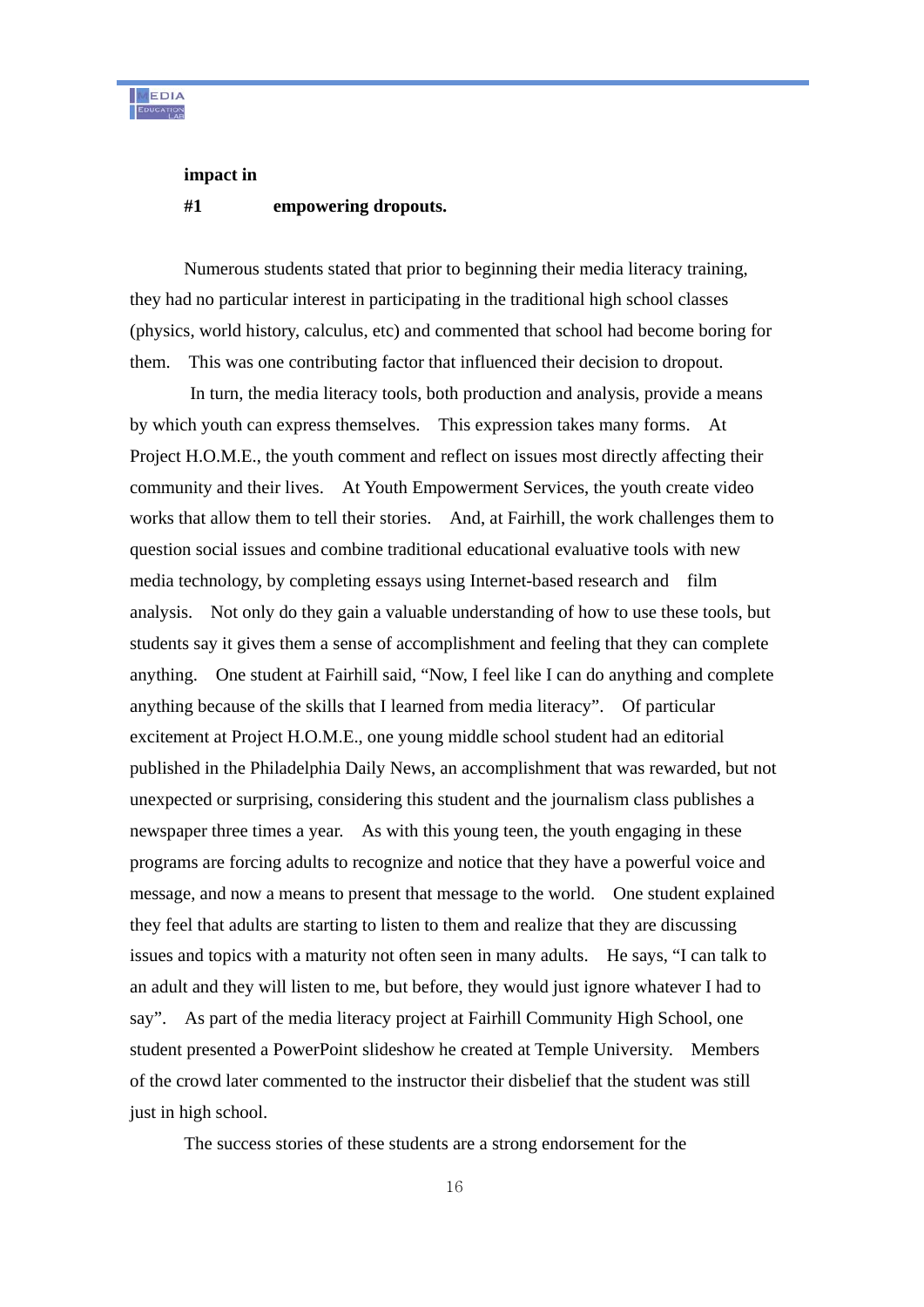empowering nature of media literacy education. These benefits affect the students' sensibilities as people capable of learning. The skills lay the foundation for learning. These skills are necessary for students that have been disenfranchised by traditional educational settings. However, educators and funders are looking for more traditional educational objectives to be met as well. Media literacy is not just about understanding media impact, but about using media to develop the language and critical thinking skills students required to pursue advanced degrees and compete for high-paying jobs in a wide array of different industries.

# **KEY FINDING: Dropouts are able to develop and learn critical #2 literacy skills from media literacy programs.**

One of the goals of any literacy program is to have the students end up meeting the important learning outcomes, like critical analysis, reading and writing comprehension, information acquisition, and synthesis of information. As the Hobbs case study showed, the students at Concord were able to achieve these outcomes using media literacy as effectively as a traditional English unit would. This is evidence that media literacy programs can work in imparting these skills to youth. But the question becomes, how will this mode of learning work with dropouts? There is nothing intrinsically different about high school dropouts, aside from the fact that some factor compelled them to leave the traditional school setting and many times the reason is due to adverse feelings toward traditional school settings<sup>18</sup>. It is important to figure out creative and innovative ways to teach these skills so that students continue to participate and remain active.

 The Fairhill students exhibit enhanced traditional literacy skills. Following the completion of the media literacy unit, they have had projects that require analysis of primary and secondary texts, and have been able to synthesize the information much quicker than in the past prior to the media literacy unit, according to their teacher. This also helps improve problem solving and abstract thinking skills, which can translate to more technical subjects, like mathematics and science. The students are forced to draw conclusions about facts given and excluded, in order to understand and derive the truth. The ability to synthesize information from different sources, as well as make conclusions

<sup>18</sup> http://www.focusas.com/Dropouts.html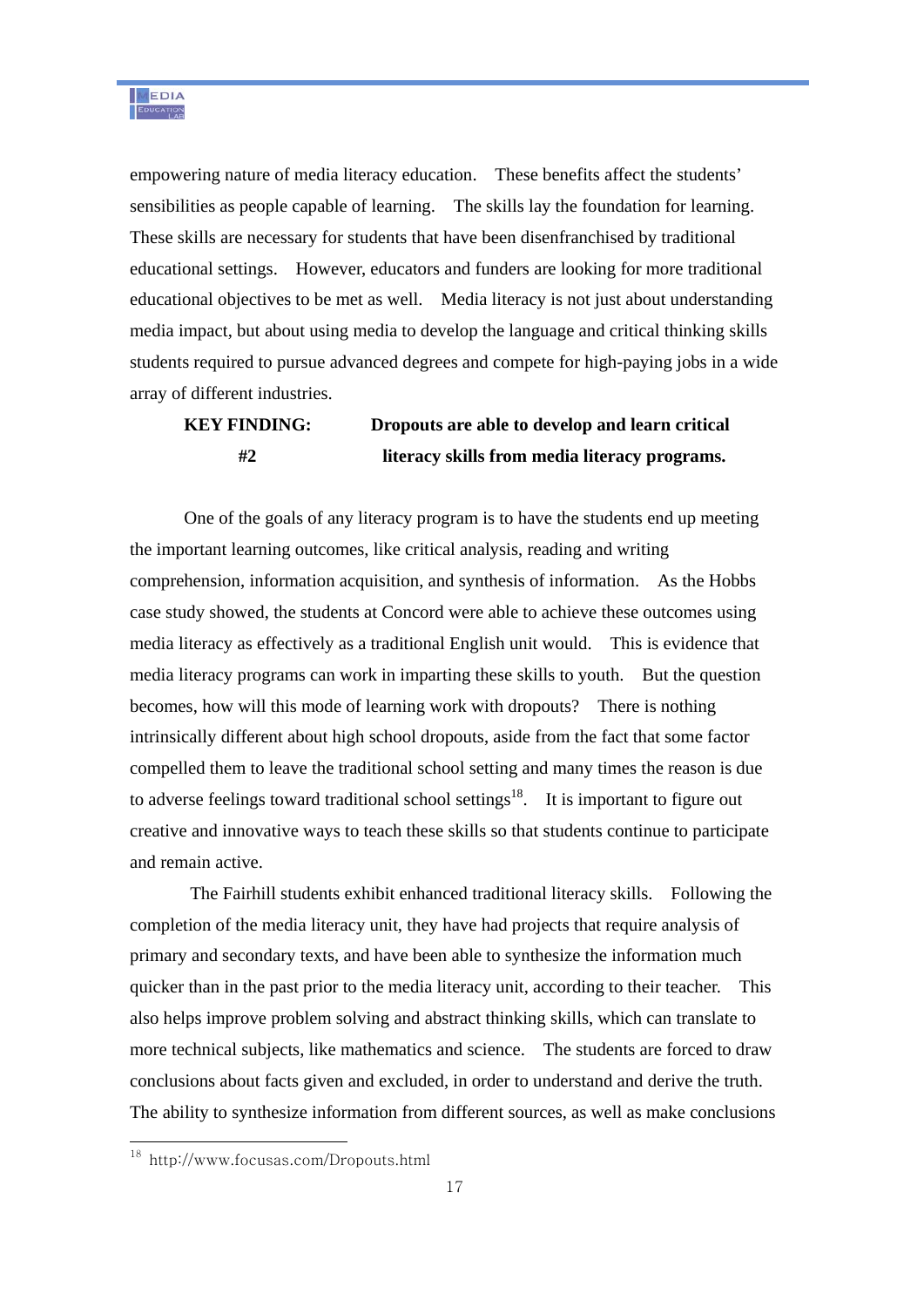and form opinions is a direct learning outcome of media literacy education. These were skills developed from looking at films and newspaper articles, and doing the same kinds of work that they would be doing if they were just reading a book about the same subject matter. One student said, "Before the media literacy program, I couldn't read a book and find the hidden messages. Now I can pick it apart and really analyze it." This shows a much greater dedication to developing analytical skills than the students had before, which was a product of the media literacy program.

This leads to another development of a critical educational objective, which is the students' ability to develop a point-of-view. This is different from developing analytical skills because the students are now able to cultivate and articulate their opinion on any issue, as opposed to just understanding what the issues are.

Many students, especially, at Fairhill, commented that prior to taking a media literacy class they would enter situations with a preconceived viewpoint. This has changed as a result of the media literacy class. The students learned how to remain unbiased when looking for information to develop their points of view. When asked how many students watch the news on a more regular basis after completing the program than they did before, all the participants raised their hands. The students developed the ability to seek out the information themselves. In both school settings and the workplace, there is a tremendous amount of importance placed on the ability to gather information and conduct work without very much instruction. It shows that students can be trusted with extremely complicated tasks and teachers, and eventually employers, believe that they will be completed. This is a skill that can be difficult to acquire in more traditional settings, but is taught and utilized at every moment within media literacy education. Whether through production or analysis, students in a media literacy class need to acquire information to complete whatever project is put forth. New media technologies, like the Internet, make this extremely efficient and easy for students, especially the dropouts at Fairhill and Youth Empowerment Services because they have access to these materials.

18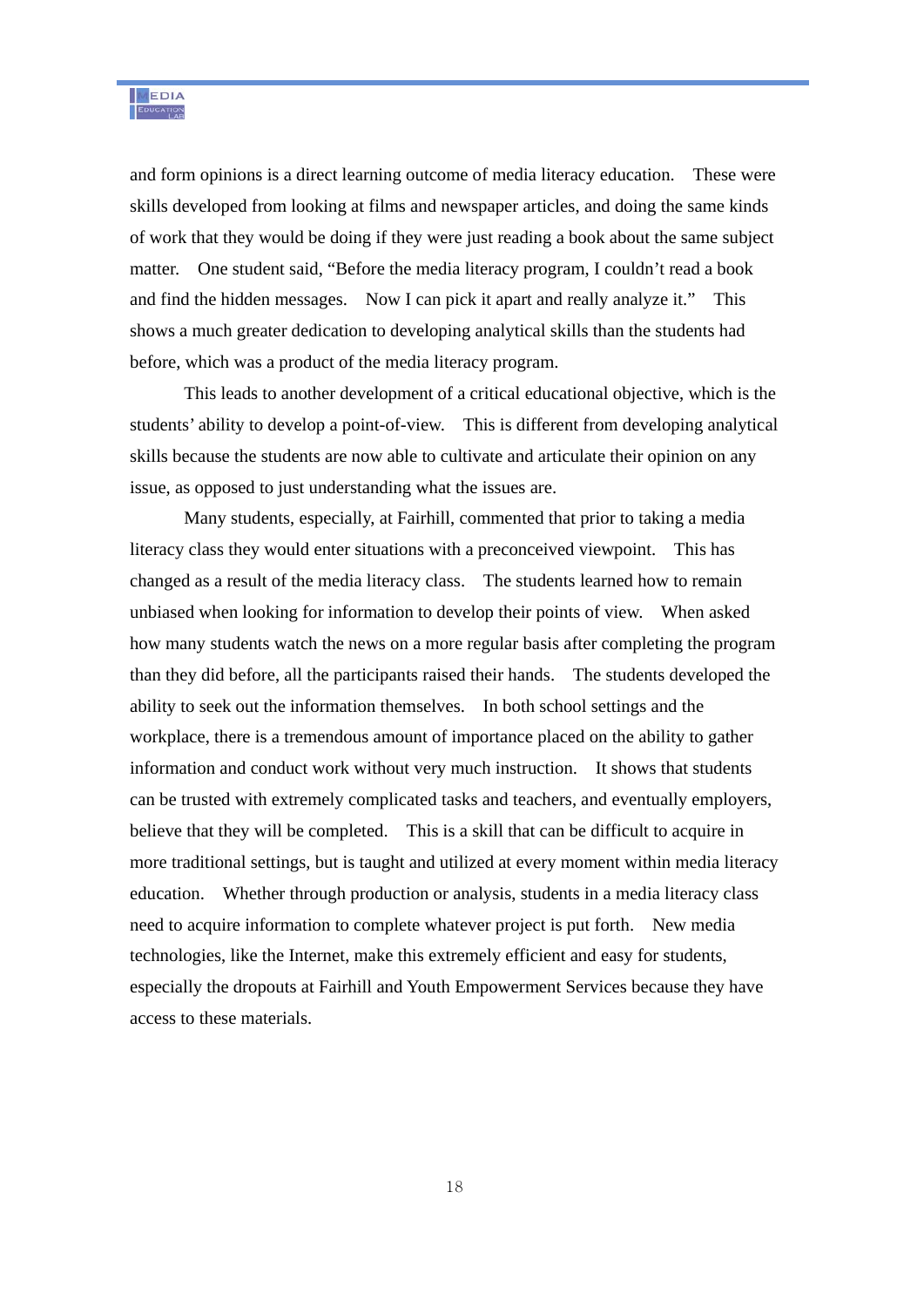# **Key Finding: There is dearth of research and information on #3 programs that reengage dropouts.**

While much of the primary research has been conducted from interviews with students, educators, and administrators, it was important to supplement this with scholarly research that had been conducted in the field before. Unfortunately, there has been little research done on specific media literacy programming that reengages youth. There are wonderful resources about programming available, such as the Out-of-School-Time-Resource Center at the University of Pennsylvania, as well as the Office of Transition and Alternative Education operated by the School District of Philadelphia, but these are outlets for parents and students to reference when deciding to find programs, not to mention that the OSTRC deals mostly with programming for the times of the day when kids are not in school (after-school, summer, etc.). Similar resources are being offered by organizations all over the country, like the nonprofit School's Out Washington, in Seattle, and the Chicago Out-of-School Time Project co-sponsored by After School Matters and the Department of Children and Youth Services in Chicago. It is important to note that there has been some research conducted that examines the tendency of students to decide to dropout, but since the dropout rate has remained constant over the past twenty years or so, it is important to question the effectiveness of the programs currently in place.

 The lack of research suggests that this population is marginalized in society and more needs to be done to figure out ways in which to better address their needs. There could be a number of reasons why programs haven't affected the dropout rate or reengaged youth. One of the biggest issues plaguing nonprofits and many government organizations is a lack of operating expenses $19$ . Usually this translates into limited programming with scarce resources. Lack of funding also hurts the staff because many of the "talented" educators will look for more high paying jobs, leaving less qualified staff to run and operate these programs. Another factor might be that the programs just aren't interesting or engaging enough to draw the attention of the youth. This is where

<sup>&</sup>lt;sup>19</sup> GuideStar.org. "Nonprofits' Three Greatest Challenges". http://www.guidestar.org/DisplayArticle.do?articleId=780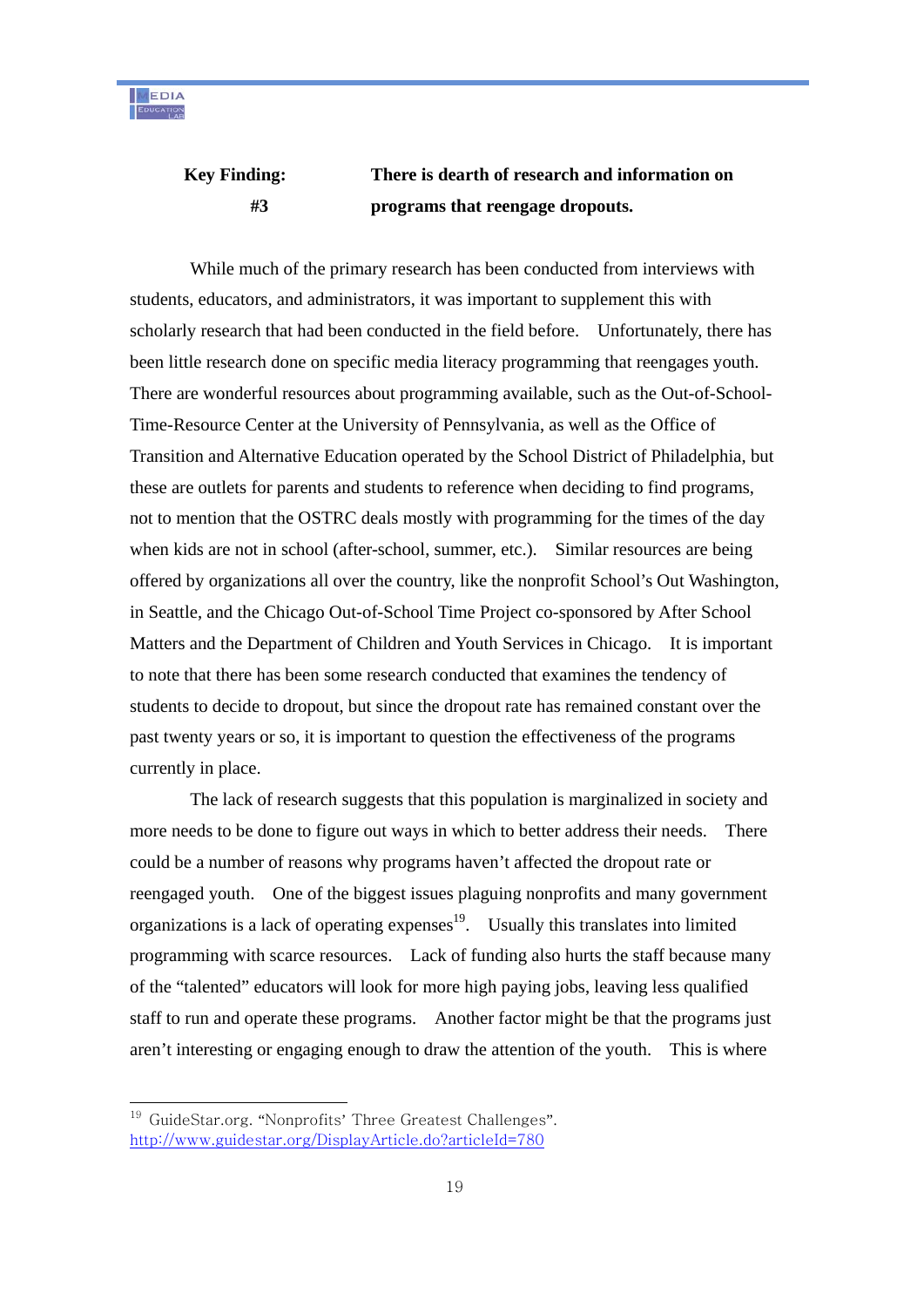getting student feedback becomes important because the programs are for them and about them. Within the programs students choose, educators can implement learning activities so that the students will start to build those skills. Like traditional classrooms, these programs are also most effective when they have teachers who care and work hard for the students, though this point is not specific to high school dropouts, but is essential for effective learning in all situations. All of the students at the three programs visited for this project commented that they loved working with their respective instructor. Even Jon Denenberg, lead video instructor, stays in contact with former students providing mentorship and friendship to them, even including them on side projects he works on.

## **Key Finding: Dropouts are motivated to remain reengaged when they #4 have a voice in what they learn.**

An early education theorist, David Flinders, writes, "[Education is] the purposeful manipulation of students toward predetermined ends and ignores the experience of the students themselves, viewing it as a contamination of the process<sup> $20$ .</sup> There are probably educators who think it would be inappropriate and ineffective to give a student the opportunity to decide what they would want to learn. Most of the time these scholars would probably be correct because students would favor a curriculum devised around television, movies, and video games. If that were the case, then perhaps it would be best to attempt to design a curriculum around these tools. These tools could be used in the implementation of curricula that focused on media literacy education to help keep dropouts interested in the process of learning.

Allowing students to have a voice in learning what they want is interesting because personal involvement in any activity increases motivation, in this case motivation to complete their work, help others, and learn things on their own when the material is something that is of particular interest. If they are able to direct the content then they will not only feel empowered and motivated, but they will achieve the necessary literacy skills because the instructor/teacher will be able to work them into the curriculum. This is exactly what the class at Fairhill was able to accomplish and the

<sup>&</sup>lt;sup>20</sup> Richard L. Hopkins. Narrative Schooling: Experiential Learning and the Transformation of American Education. New York: Teacher's College Press, 1994, 12.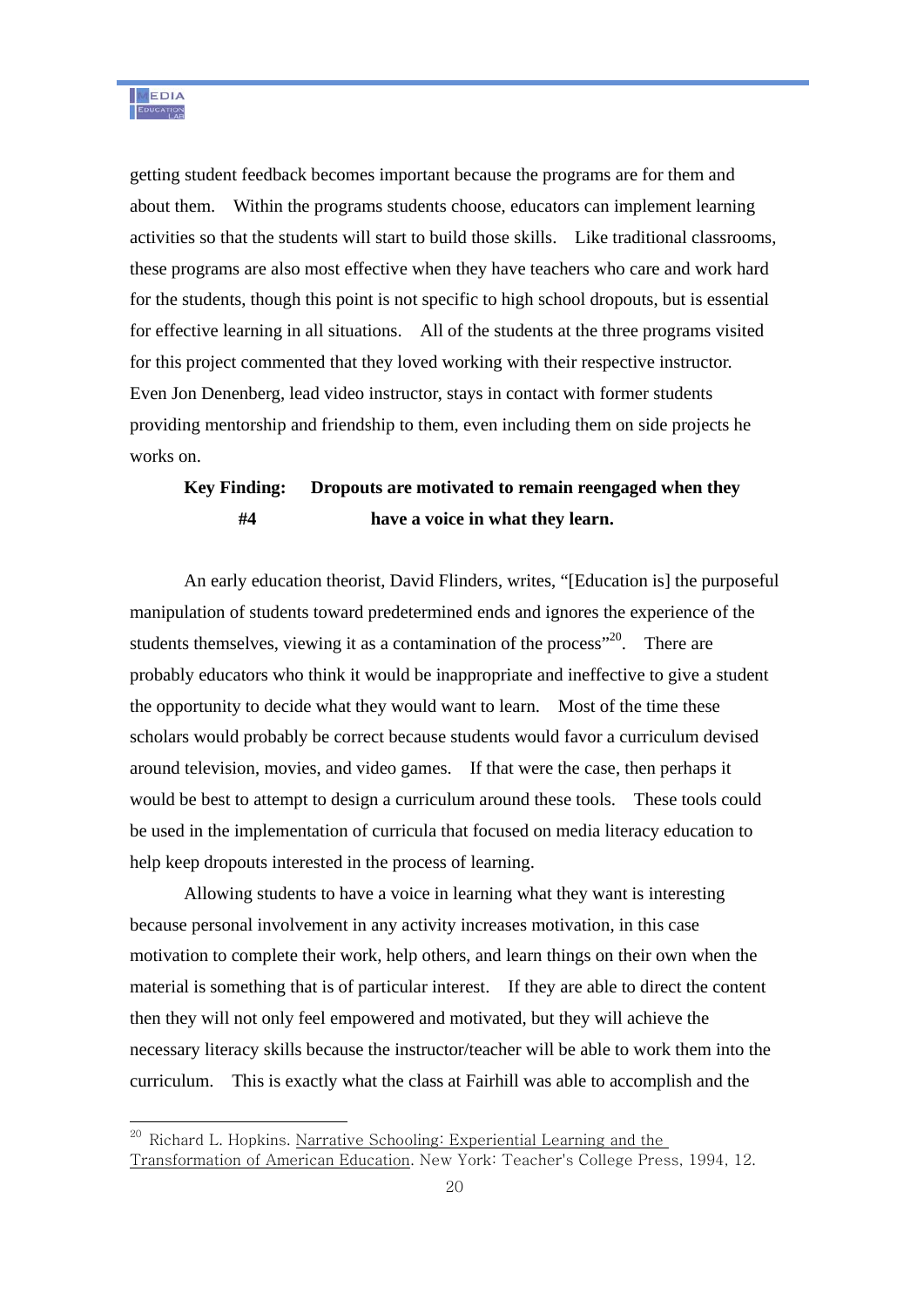students reflected how refreshing it was to be able to be a part of the class instead of being told what they had to learn. Part of their positive reaction to the unit was the teaching style of the instructor, which favored class discussion as opposed to lecturestyle. This echoes Freire's philosophy that they key to keeping them engaged is give them a voice.

# **Key Finding: Performance-based assessment, like that used in media #5 literacy is more effective than traditional scoring methods as a measure of evaluation for high school dropouts.**

 The image often portrayed of the American dream has been doing well in school, advance through the ranks to get a job, build a family, and buy a car and a house. When we are young, we are told it begins with school and not only doing well, but also being the best. Unfortunately school does not come as easily to some as it does to others. What is very interesting about all of the programs discussed in this paper and is a common component in most media literacy programs, both analysis and production, is that they use performance-based assessment to evaluate the students in the programs. This is not just with the dropout population, either, this is across the board. This is partially for a few reasons. The first reason is that the nature of a media literacy program is that the information is difficult to quantify on a test. Most of the material is thought-based, analytical, theoretical, or practical, in the case of production. These do not translate well to traditional testing methods, but are realized more easily from essays, student newspapers, or longer form projects. The second reason is that students don't respond favorably when being tested. While it is the case that tests offer a great deal of insight into the amount of information that a student has remembered, it is hard to determine what has been absorbed for future use<sup>21</sup>. It is also a more worthwhile system for students that have not had previous success with test-based assessment. The third reason is that the process is engaging and cooperative, while the end product is tangible and reflects an accumulation of all the information acquired.

John Dewey, one of the founders of Pragmatism and philosopher on education and aesthetics, believed that the greatest educational experience was that which the

<sup>21</sup> http://epaa.asu.edu/epaa/v3n6.html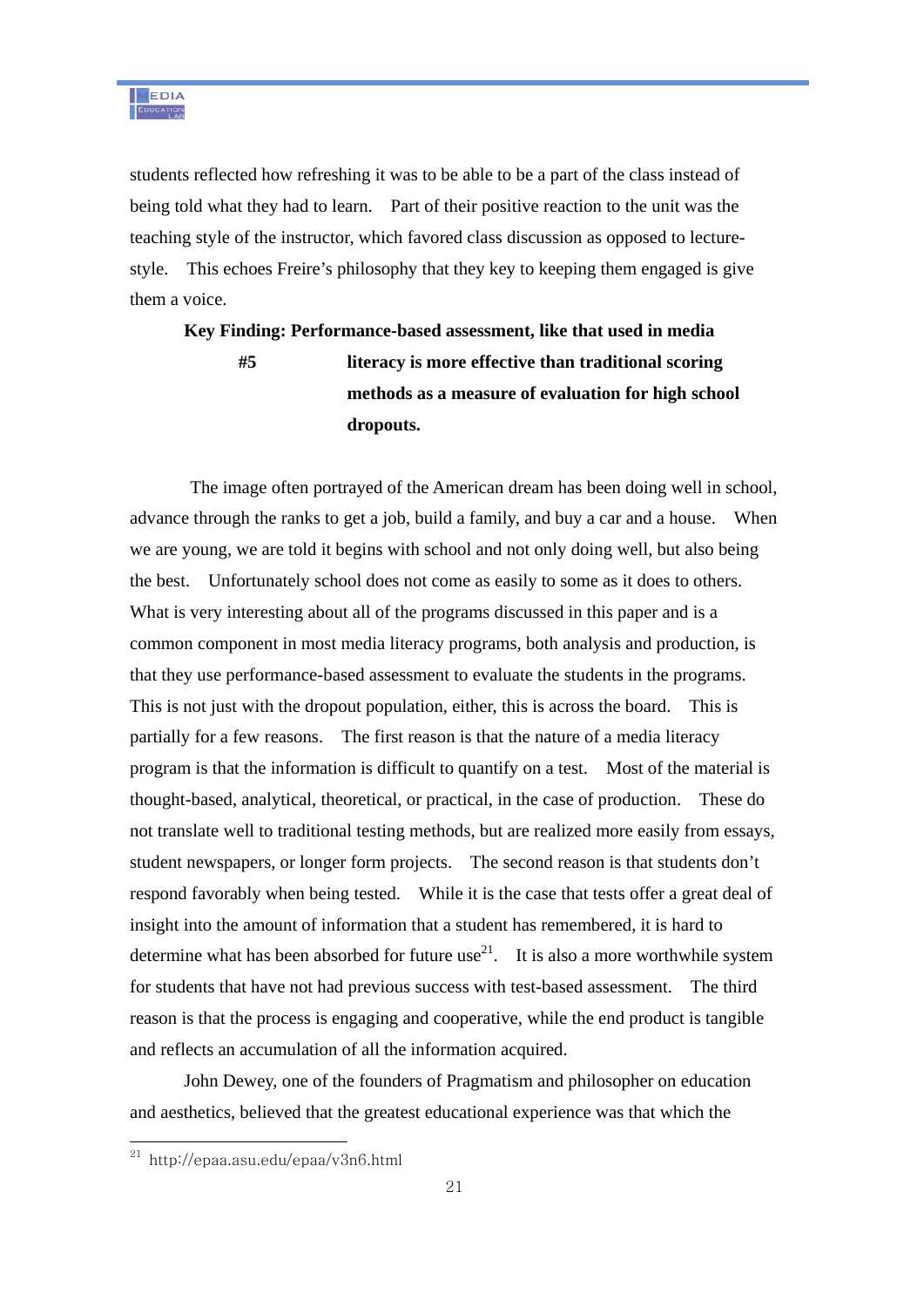student performed. The greatest learning experiences are from real life. He gave as much value to the process as to the end result. He believed students must engage in the process of learning and one true way is through performance-based assessment. The tendency with test-based is that the instructor will lecture and teach to the test, or that students will only study the material that will be on the exam, which decreases the value of the experience because their focus is only on the end result. Intrinsically, Dewey advocates for a higher emphasis on acquiring knowledge for the sake of knowledge, which can be best achieved through performance in the form of production, discussion, and critique.

## **Key Finding: Media literacy provides relevance in education that #6 dropouts require for reengagement.**

The instructor at Fairhill Community High School stated that the kids' interest was piqued when the subject matter reflected real-world occurrences. She speculated that the students responded to this work because they "live such real lives... [The class] worked to emphasize the real world component in all of the work they did". It is important to note the contemporary relevance to the students drawn upon by the instructor here. Media literacy helps present topics affecting students' lives in an organized, rational way.

Students will respond and react more positively to the educational process and the experience when the information has some real-world applicability. They are going to be drawn to material that relates to their lives and their previously held experiences, those that they believed were true (Freire 50).

Media literacy programs give them the opportunity to explore real-world issues and themes. At YES, the students created biographical documentaries that discussed their futures and goals. Project H.O.M.E. looked at community issues that were important to the students and they created a newspaper with articles, editorials, photographs, and pictures reflecting these. And, at Fairhill, the students studied the September 11, 2001 destruction at the World Trade Center, which explored issues of politics and war. The youth discussed family members they lost and some Muslim students talked about the discrimination they endured. In all three programs, the common thread is promoting an understanding of the students and helping them find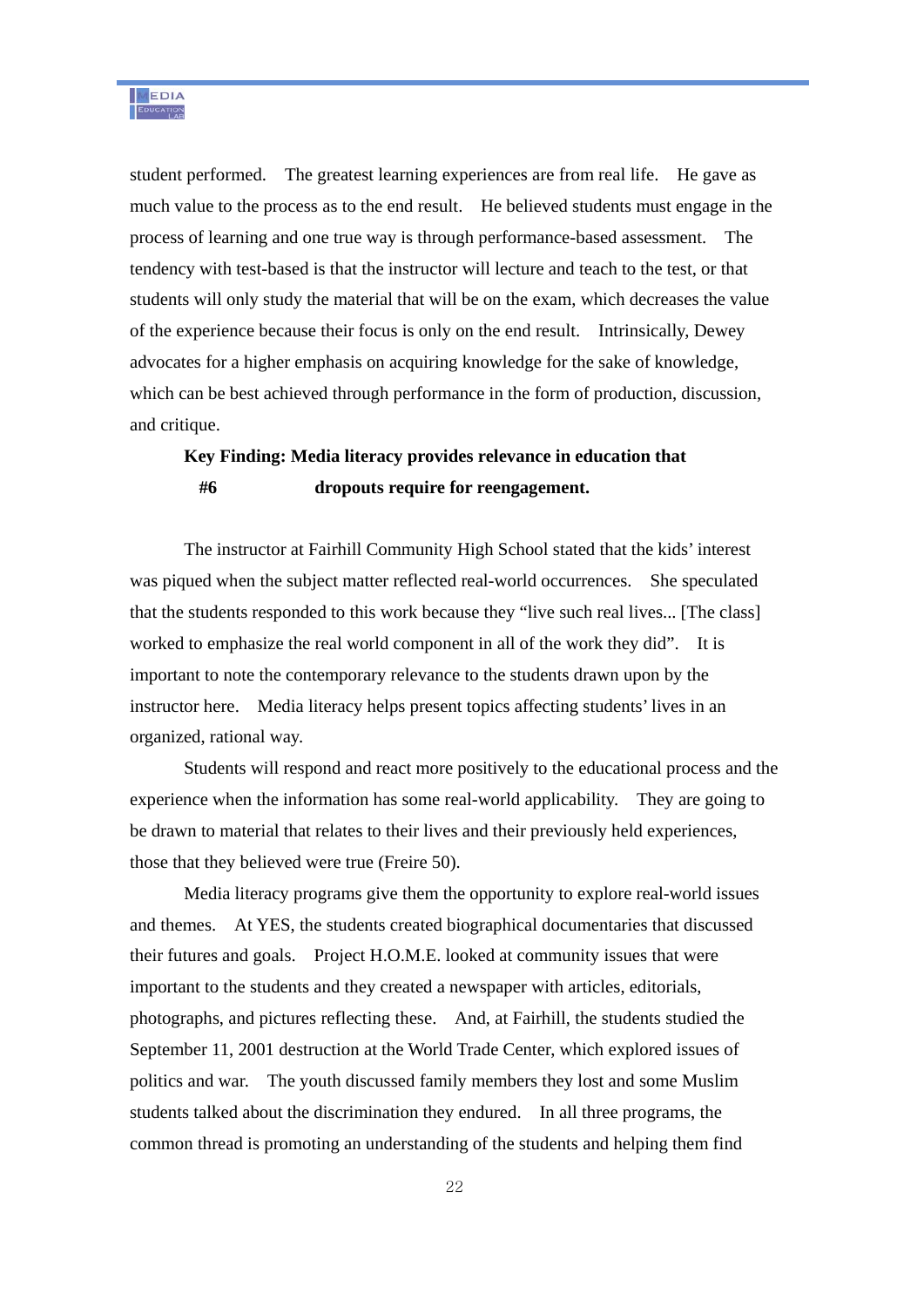their voice and identity in their communities.

#### **Conclusion**

 $\overline{a}$ 

There has been a dearth of scholarly research into the relationship of media literacy and the dropout population, which proved to be very difficult in completing this project. Media literacy education itself is still a very new field of concentration in communications and education scholarship. For researchers, this presents an interesting field of study because the potential for new discovery is so great. As more research is done, perhaps, researchers can figure out the best way to end the dropout problem for students that are just disinterested.

Hobbs book is the first that really looks at media literacy in the classroom and time will tell whether real reform will occur and media literacy will be a larger component of school curricula. Jon Denenberg, the lead video instructor at YES, believes that his program is the best available in the city of Philadelphia and that media literacy education is going to be present in the future. He says, "Video programs are going to keep them engaged more than anything out there. Media is the next big thing in education because it is steeped in culture". Teachers and educators are already beginning to implement new technology into the classroom in order to keep younger children engaged and keep up with new advances<sup>22</sup>. Before long, these new technologies will hopefully be commonplace.

The current administration has tried Band-Aid measures to improve education, like No Child Left Behind, though education funding has increased by 33% since Bush took office in  $2001^{23}$ . Unfortunately, new measures are needed to ensure that students remain engaged. It is not just a matter of throwing money at the problem either in the hopes that this will solve the problem. It is about spending the money in the right place and on the right things, like teachers, facilities, resources, etc. Addressing reengagement also calls for a change in programming in the schools, or at least beginning the discussion to implement a more alternative curriculum. So far, traditional means of education have worked for most of the students who go through school, but there are still those 10% who are left behind.

<sup>22</sup> http://www.educationworld.com/a\_tech/archives/technology.shtml

<sup>23</sup> http://www.ed.gov/news/pressreleases/2005/02/02232005a.html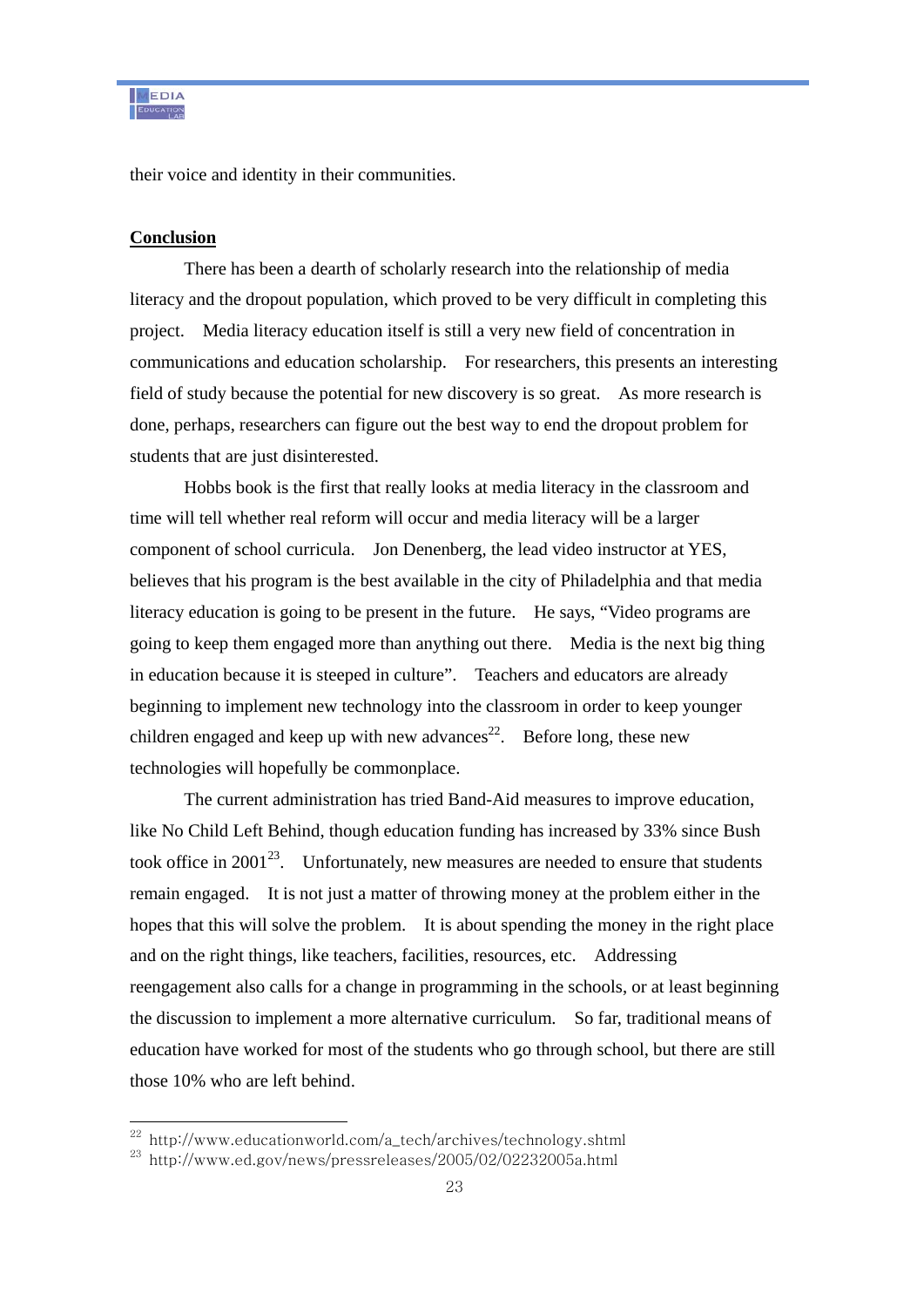As media literacy programs become more prevalent, new research will be considered that looks at the role of media literacy in reengaging young dropouts. One area in particular that will be interesting to conduct more research on is the effect of different evaluation methods and procedures with traditional education settings. Some of this already takes place with alternative based schools, such as the schools that make up the Coalition of Essential Schools in New York City<sup>24</sup>. Utilizing some of the assessment measures that worked with the dropout population in traditional schools would be interesting in order to gain a more thorough understanding of the most effective way to evaluate acquisition of learning outcomes. The above findings present some interesting discoveries that will provide a strong foundation for researchers in the future to implement future projects and shape debate about the role in which they can play. Hopefully researchers will continue to do this valuable work in an important field.

 $^{24}$  http://www.essentialschools.org/pub/ces\_docs/about/about.html